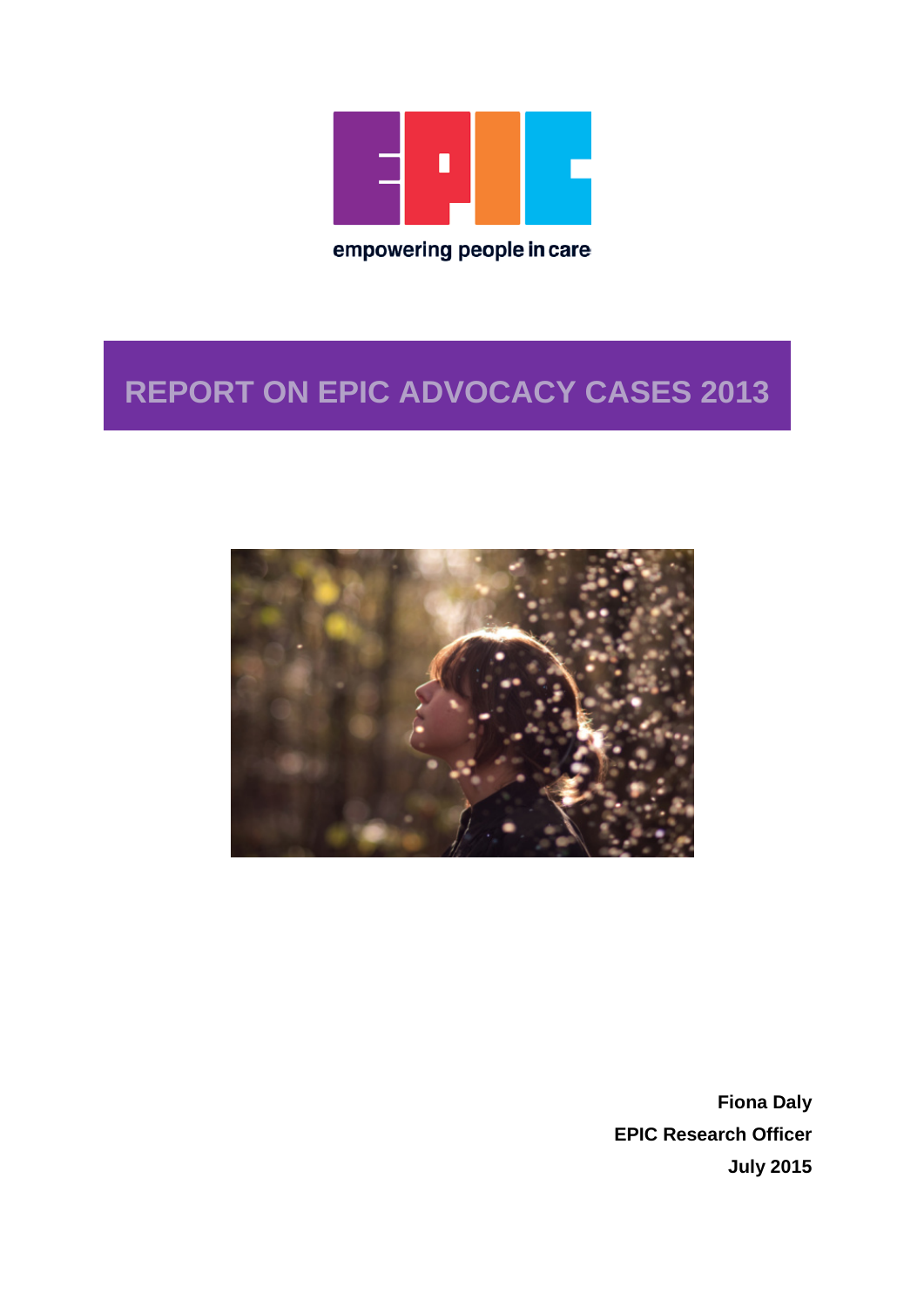## **ACKNOWLEDGEMENTS**

EPIC would like to thank those who have supported and accessed our Advocacy Service. Our appreciation goes to the primary funders of the Advocacy Service in 2013, the Health Service Executive (HSE). In addition, The One Foundation and The Atlantic Philanthropies provided additional funding for the research and policy posts in EPIC, which has made the compilation of this report possible. During the course of its advocacy work, EPIC links in with a variety of different professionals working in statutory and voluntary organisations, as well as other individuals, who are dedicated and committed to meeting the needs of young people with care experience. We would also like to acknowledge the young people's involvement in, and engagement with the EPIC Advocacy Service, which has resulted in this report. Finally, our thanks to Enclude who have assisted EPIC in setting up a Salesforce database and provided support to help this transition.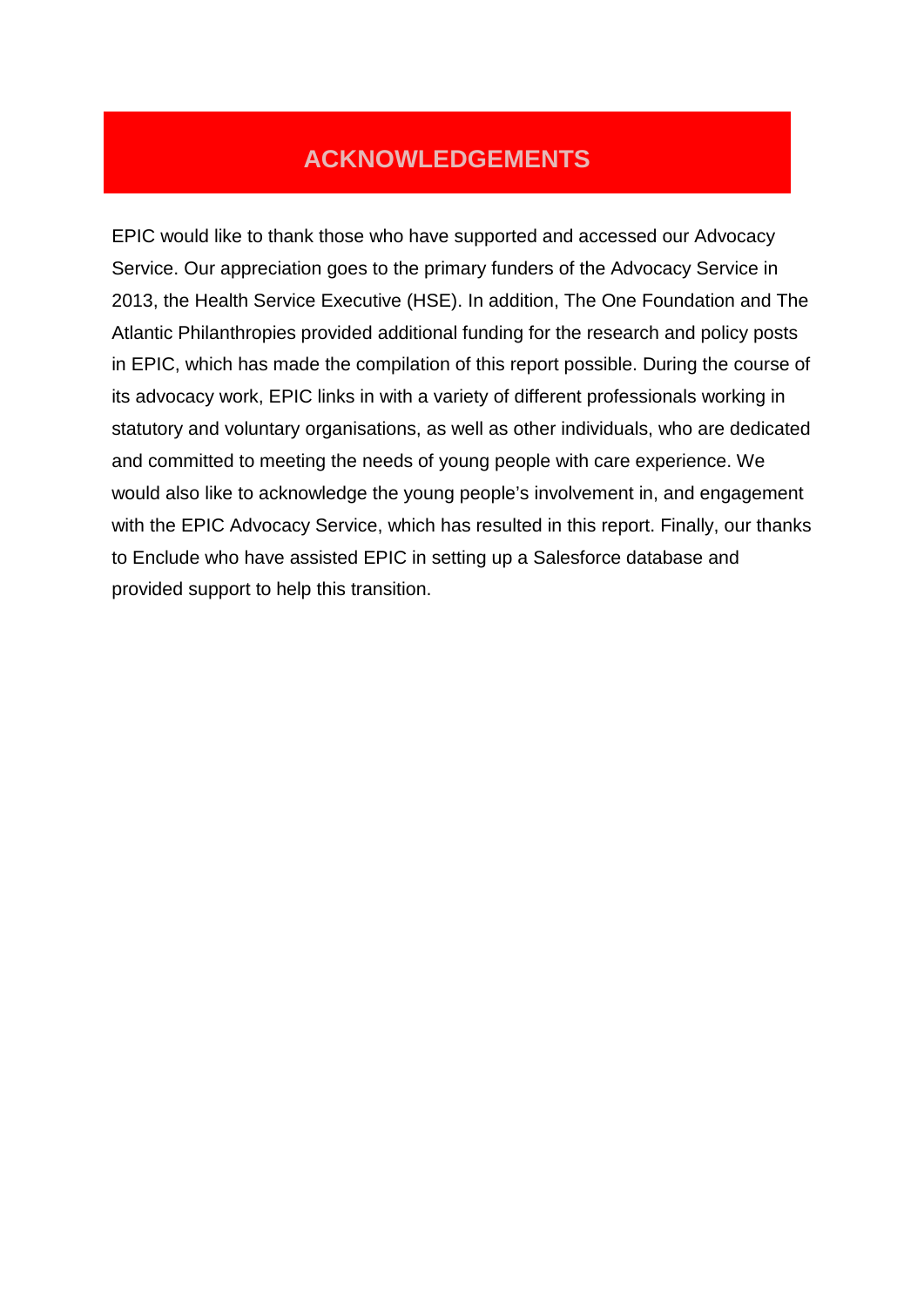## **TABLE OF CONTENTS**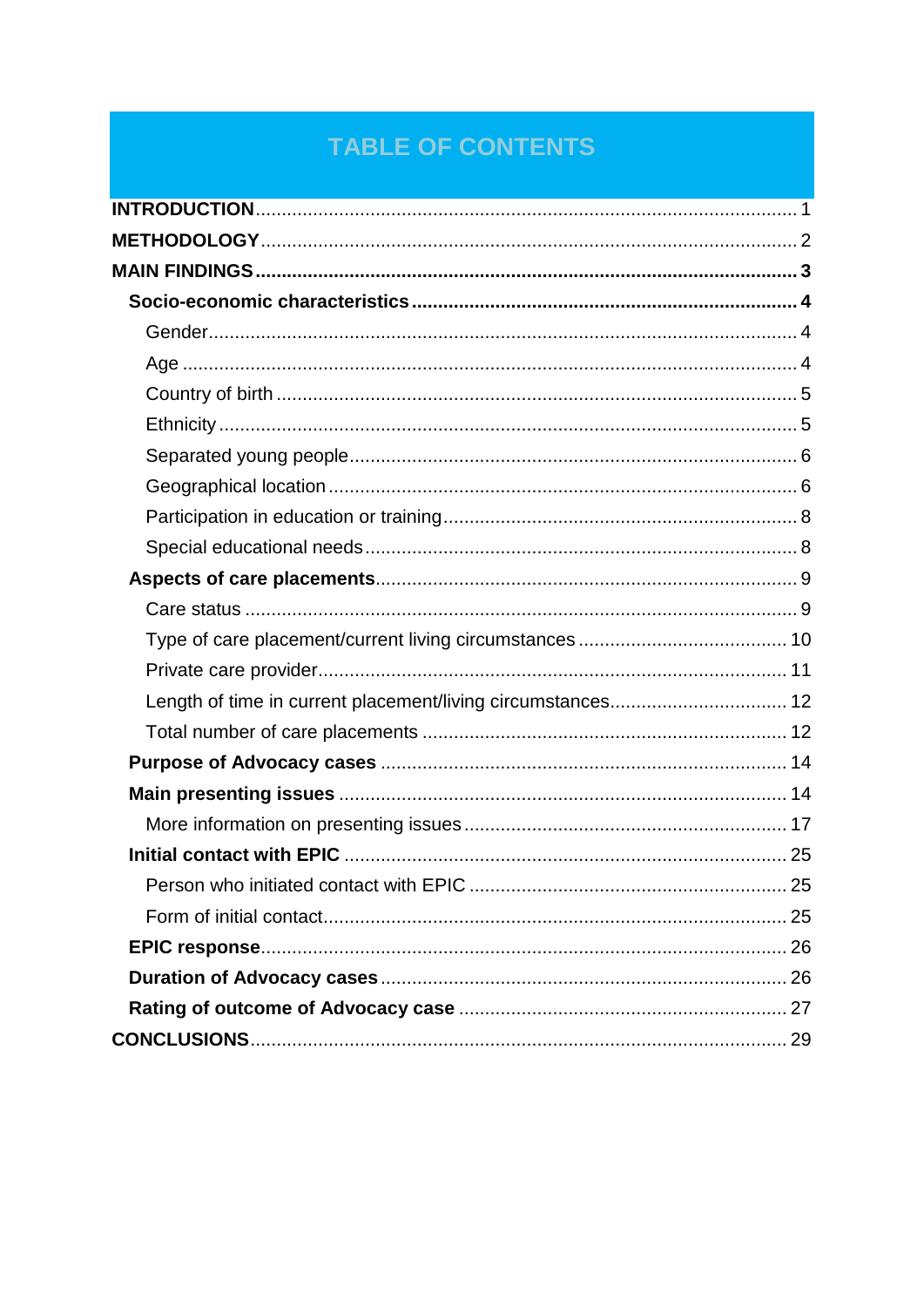### <span id="page-3-0"></span>**INTRODUCTION**

This report gives an overview of the EPIC Advocacy cases in 2013. It presents a profile of the young people who sought advocacy support, identifies the main presenting issues and key actions taken by EPIC to address their concerns. The aim of EPIC's advocacy work is to empower children in care and young people with care experience to have a say in issues that significantly affect their lives. The nature of EPIC's role can vary from providing basic information, for example, in relation to social welfare entitlements, to providing practical support, such as assisting a young person to find an education course or appropriate accommodation. At the highest level of engagement, one of the EPIC Advocacy team may be asked by a young person to represent their views on their behalf, for example, by attending a care or aftercare review meeting.

This is the fifth annual report on EPIC Advocacy cases, the first of which was in 2009. The number of Advocacy cases has increased substantially over these five years – from 61 in 2009 to 241 in 2013. In October 2012, EPIC employed five additional staff members including a National Advocacy Service Manager and four Advocacy Officers (two for the Dublin Mid-Leinster region and two for the Southern region). This has increased EPIC's capacity to take on new Advocacy cases, which has certainly contributed to the rise of Advocacy cases. Nevertheless, there has been a real increase in the number of referrals being made to EPIC and an ever increasing demand for advocacy support.

The data presented in this report will help to inform the future development of EPIC's Advocacy work. In addition, the issues raised will contribute to EPIC's research and policy work, in particular to track emerging trends in presenting issues.

1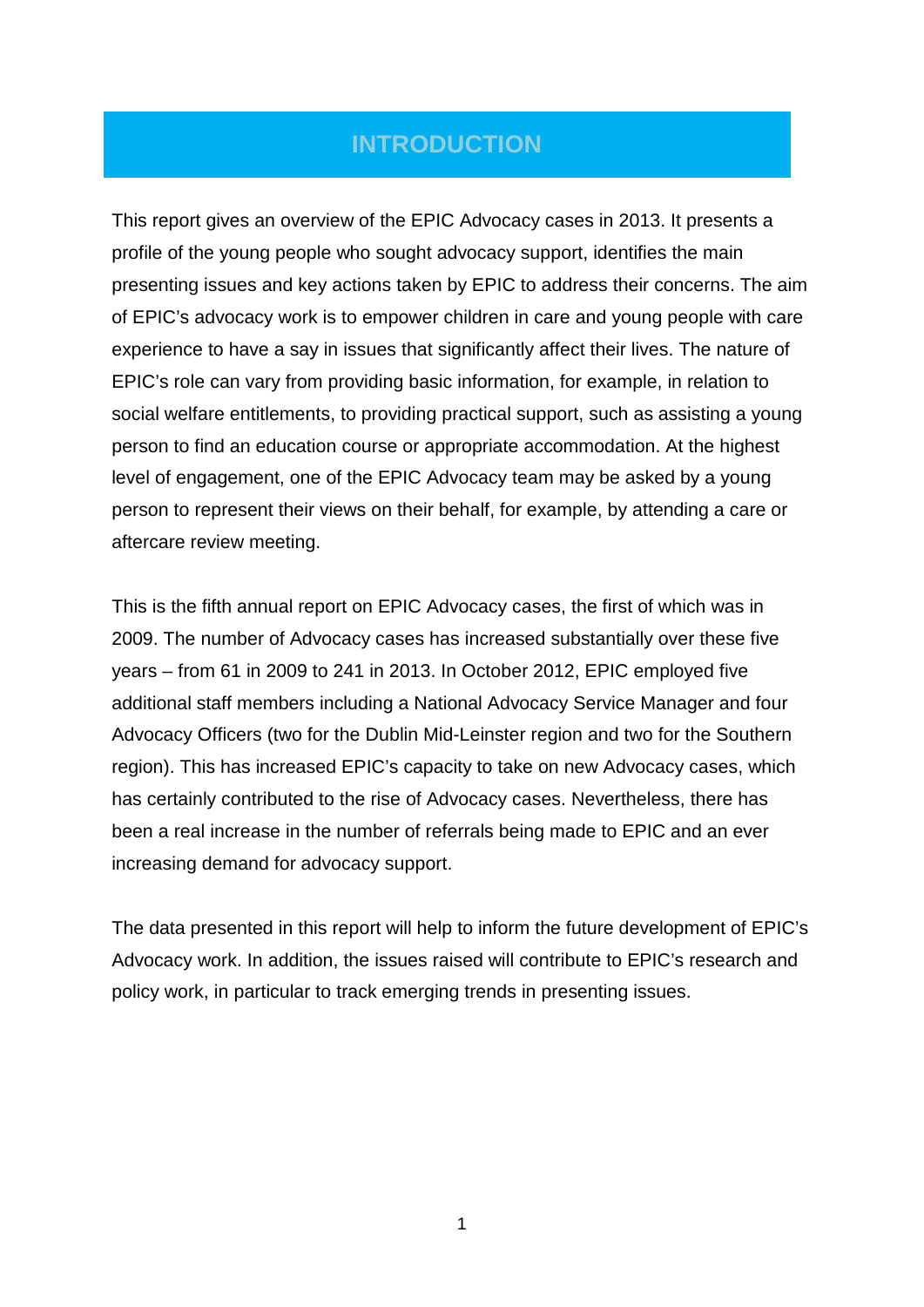## <span id="page-4-0"></span>**METHODOLOGY**

An Advocacy case file is opened when a young person agrees to receive advocacy support from EPIC. As well as documenting the issues involved and key developments during the case, information on young people's basic characteristics about the young person is recorded. Therefore, each Advocacy case comprises both quantitative and qualitative data.

The data from EPIC Advocacy cases is entered into a Salesforce database by the EPIC Advocacy Officer who has been allocated to the case. When data entry is complete, it is then analysed using Salesforce and a final report compiled by the EPIC Research Officer. This report for 2013 is the first year that data on EPIC's Advocacy cases has been compiled and analysed using Salesforce.<sup>[1](#page-4-1)</sup> This transition has taken time and much effort on the part of all EPIC staff.

<span id="page-4-1"></span> $1$  Before this, quantitative data for EPIC Advocacy case files was input and analysed using the statistical computer package Statistical Package for the Social Sciences (SPSS). In addition, qualitative data was kept in handwritten files. Since 2014, all data related to EPIC's work and activities is now stored in a Salesforce database.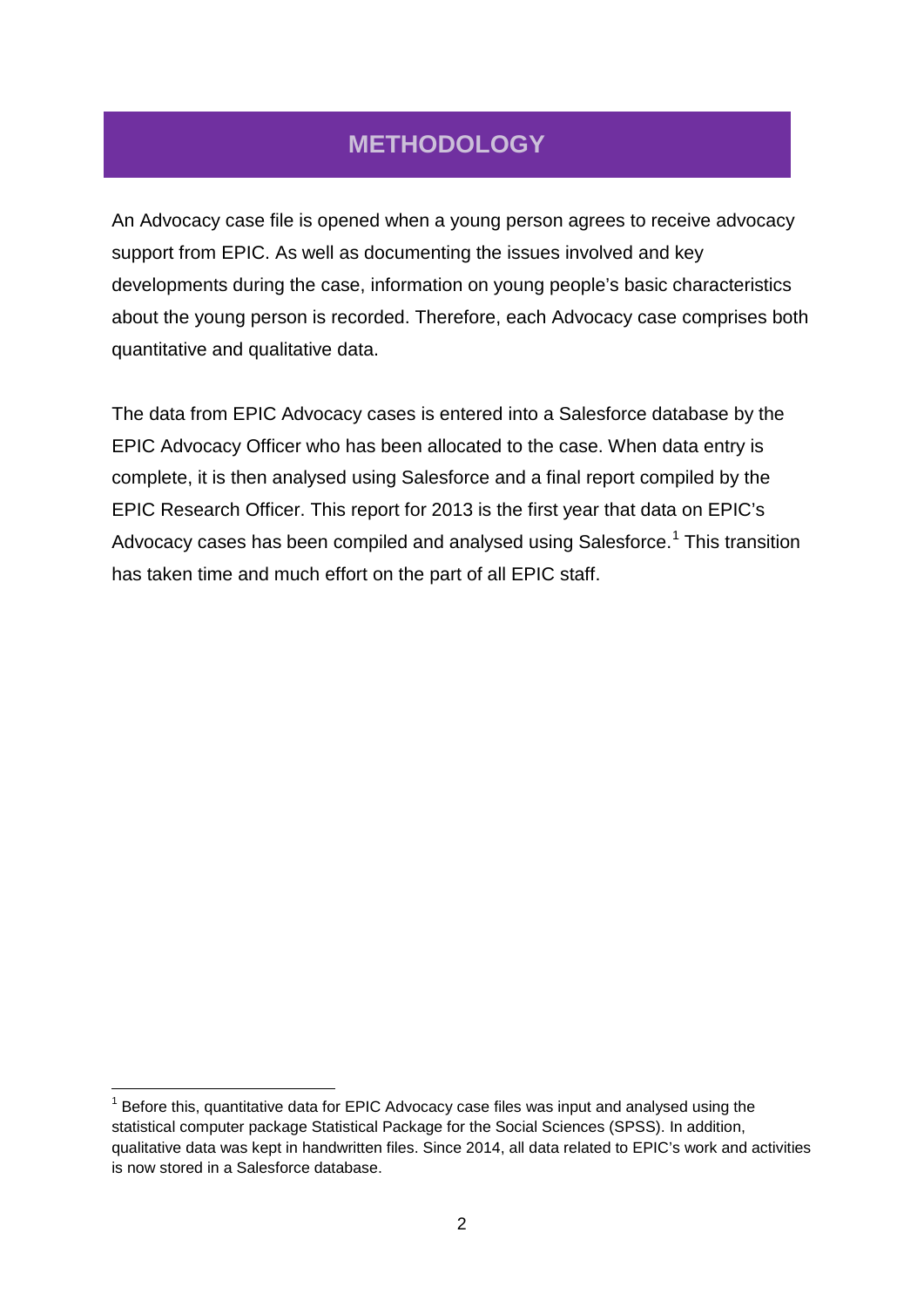## <span id="page-5-0"></span>**MAIN FINDINGS**

In 2013, there were a total of 241 EPIC Advocacy cases, which involved providing information, support and/or advocacy to [2](#page-5-1)20 young people.<sup>2</sup> Compared to the previous year 2012 in which 123 Advocacy cases were recorded, this represents an increase of 96%.

In September 2012, the number of EPIC Advocacy Officers increased from three to seven. Therefore, it is likely that some of this increase reflects the greater capacity in the organisation to provide advocacy support to children and young people with care experience. However, there has been a consistent trend of an increasing number of referrals being made to EPIC over this time, thus reflecting a real increase in the demand for independent advocacy support for children and young people in care or with care experience.



Chart 1 shows the number of EPIC Advocacy cases between 2009 and 2013.

<span id="page-5-1"></span> $2$  In some instances, one young person may have had several Advocacy cases during the year as they may have requested support at different times or for different issues. In 2013, 17 young people had more than one Advocacy case (13 had 2 cases and 4 had 3 cases).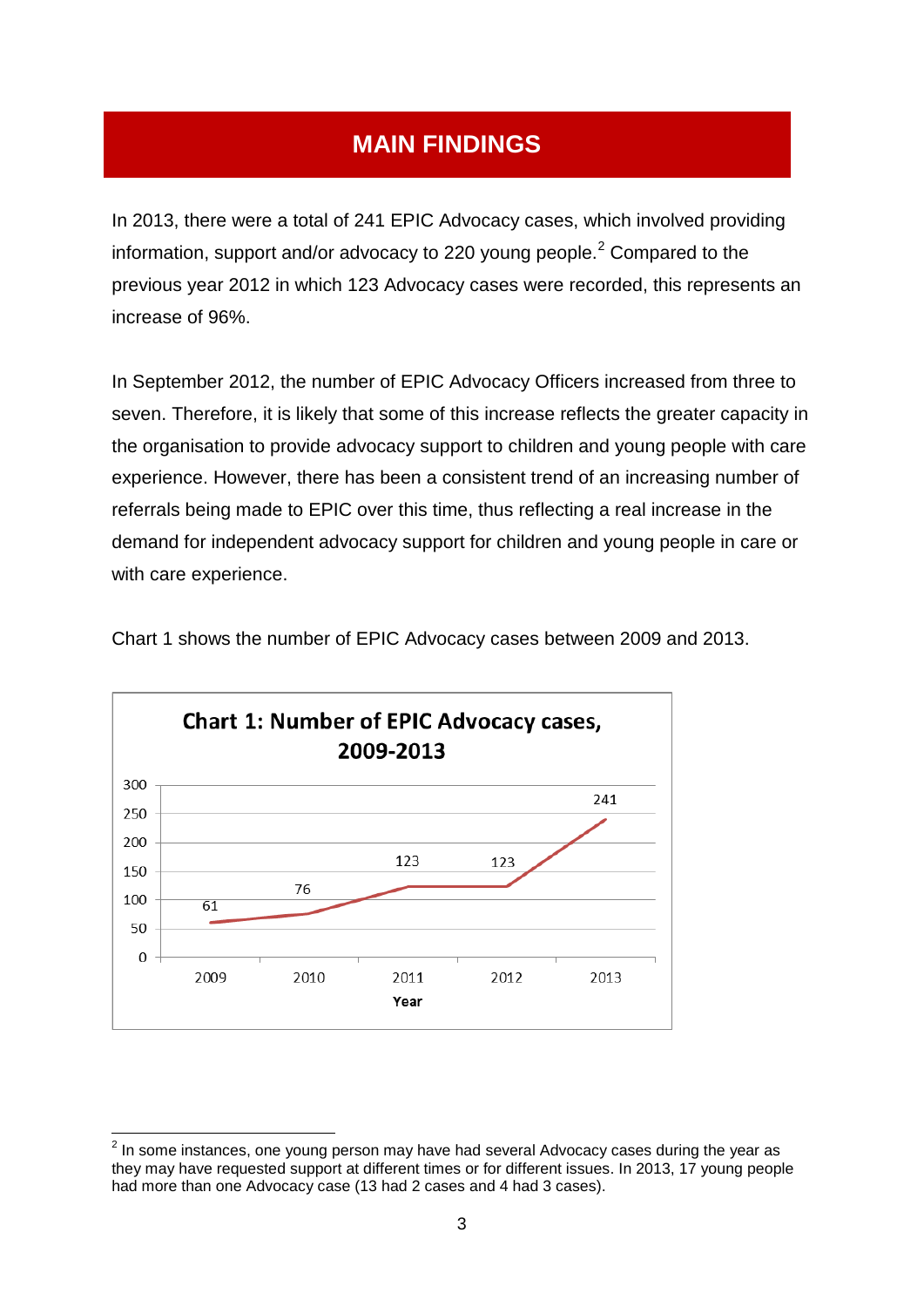In 2009, there were 61 Advocacy cases, which increased to 123 in the years 2011 and 2012. Over the five years 2009 to 2013, the number of cases has increased by 295% (from 61 in 2009 to 241 in 2013).

In line with previous years, the vast majority of Advocacy cases in 2013 involved individual children and young people, 96% (232). Just 2% (6) of cases involved advocacy work with a group of children or young people. This data was unknown for the remaining cases.

#### <span id="page-6-0"></span>**Socio-economic characteristics**

#### <span id="page-6-1"></span>*Gender*

There was an even gender breakdown of cases: 49% (119) were male; 49% (118) were female; and 2% (4) were unknown. In 2012, the gender breakdown was 58% female and 41% male. Therefore, there was an increase in the proportion of males in 2013 compared to 2012.

#### <span id="page-6-2"></span>*Age*

The age of children and young people who received advocacy support in 2013 ranged from 2 years old (2 cases) to 40 years old (2 cases). In 2012, the age range was 3 years old to 35 years old, therefore it had widened in 2013. On average, young people were aged 17.7 years old. Chart 2 presents a breakdown of age group for EPIC Advocacy cases. It shows that 36% (87) of cases involved young people aged 16-17 years old. Second to this, 32% (76) of cases involved young adults aged 18-21 years old. It is interesting to see that 12% (28) of cases involved young adults over the age of  $21 - 6\%$  (14) were aged 22-25 and another  $6\%$  (14) were older than 25 years.

The data in Chart 2 also shows that 56% (136) of Advocacy cases were with young people under the age of 18, while 43% (103) involved young adults 18 years or older

4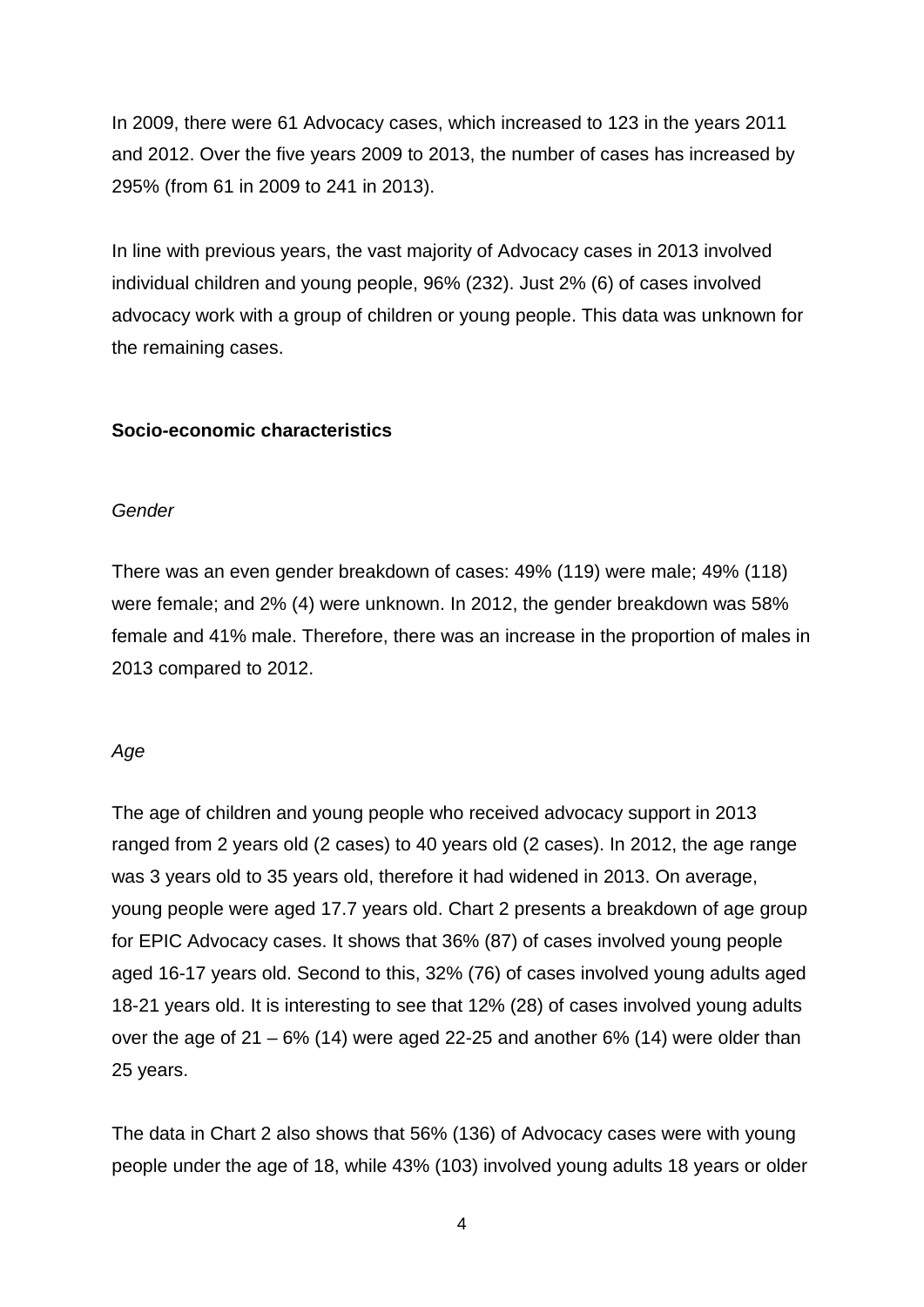(data for the remaining 1% was missing). There was an increase in the number of Advocacy cases involving young adults over the age of 18, which stood at 28% in 2012. Therefore, there was a relatively older age profile of young people involved in Advocacy cases in 2013 compared to 2012.



#### <span id="page-7-0"></span>*Country of birth*

Country of birth was known for 197 Advocacy cases. The majority of cases, 90% (178), involved young people who had been born in Ireland, which was similar to the previous year 2012. A further 3% (6) of cases involved young people born in Nigeria and another 3% (5) in the UK. Other countries where young people were born included Afghanistan, Congo, India, Libya, Russia and South Africa.

#### <span id="page-7-1"></span>*Ethnicity*

Ethnicity was known for 91 Advocacy cases. Out of these 79% (72) were White Irish, 8% (7) were White Irish Traveller and 1% (1) were from another White background. A further 8% (7) were Black African and 4% (4) were in the other ethnicity category including mixed background. $3$ 

<span id="page-7-2"></span> $3$  The categories for ethnicity were taken from the Census of Population compiled by the Central Statistics Office.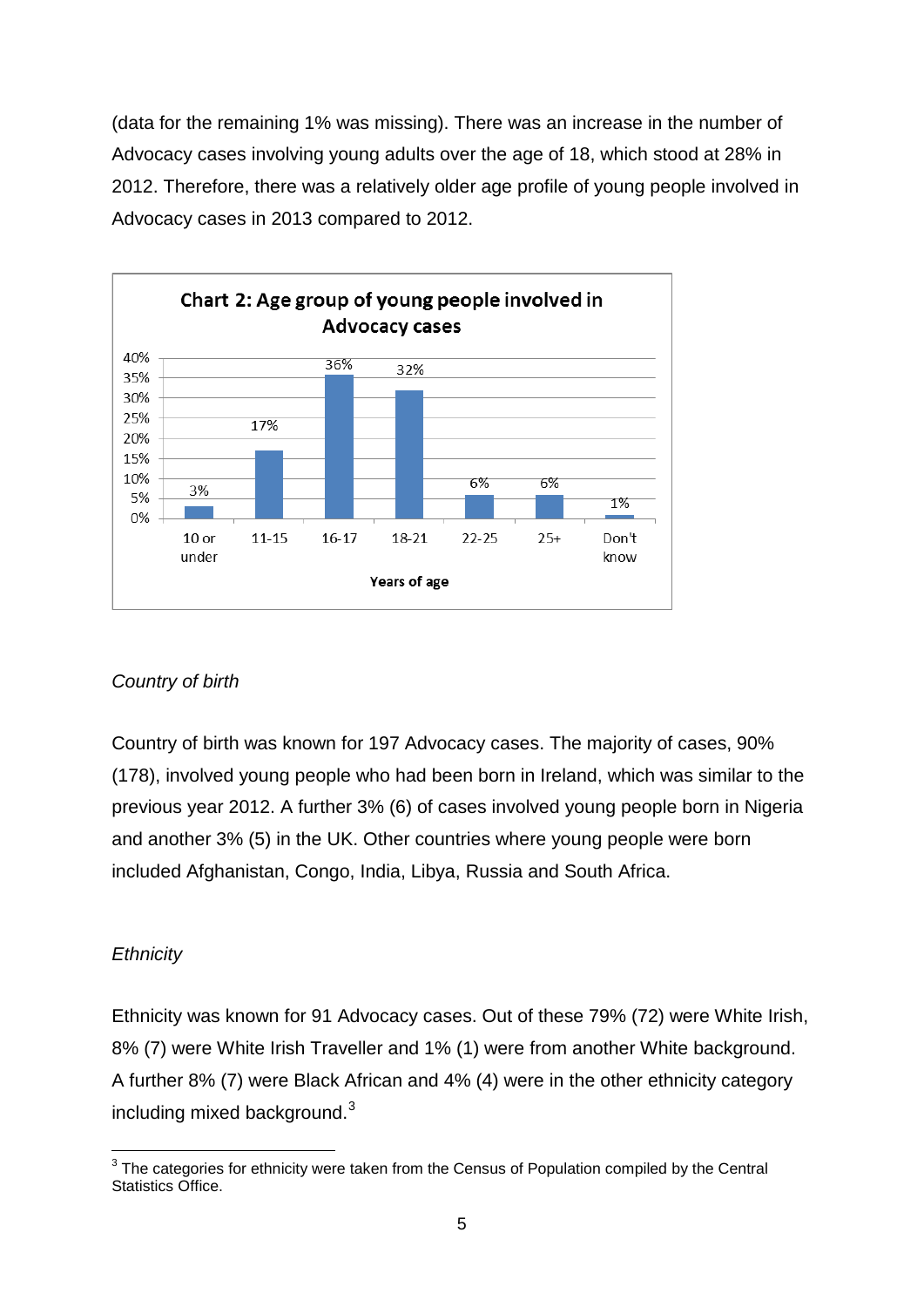#### <span id="page-8-0"></span>*Separated young people*

In 2013, there were 7 Advocacy cases that involved separated young people, which represented 3% of all cases. The countries of birth for these cases were Afghanistan (1 case), Nigeria (4 cases), Botswana (1 case) and other African country (1 case). Over the last few years, the number of separated young people involved in EPIC Advocacy cases increased from one in 2012 and four in 2011.

#### <span id="page-8-1"></span>*Geographical location*

The number of EPIC Advocacy cases in each of the four HSE regions was compiled. Over one third, 37% (88), involved young people living in the HSE South region. A further 30% (73) related to young people living in the Dublin Mid Leinster area, while 28% (67) were living in Dublin North East. Finally, 5% (13) of Advocacy cases involved young people living in the HSE West region. Where young people were in care or aftercare, this reflected the location of their current care/aftercare placement, while for those who had left care it showed the area they were currently living in.

Compared to 2012, the area that saw the biggest rise in Advocacy cases was the Southern region – there were 20 cases in 2012 and 88 cases in 2013, an increase of 340%. The opening of an EPIC office in Cork in September 2012 with two full-time Advocacy Officers accounts for this.

In addition to the geographical location where young people were currently living, data was also collected on the region responsible for their care. This was collected for the first time in 2013, as it was acknowledged that the region responsible for a young person's care placement may be different to that where they are actually living, particularly for those who have left care. This data was known for the majority of Advocacy cases, 94% (227) in 2013. Chart 3 presents the data on both geographical location variables.

6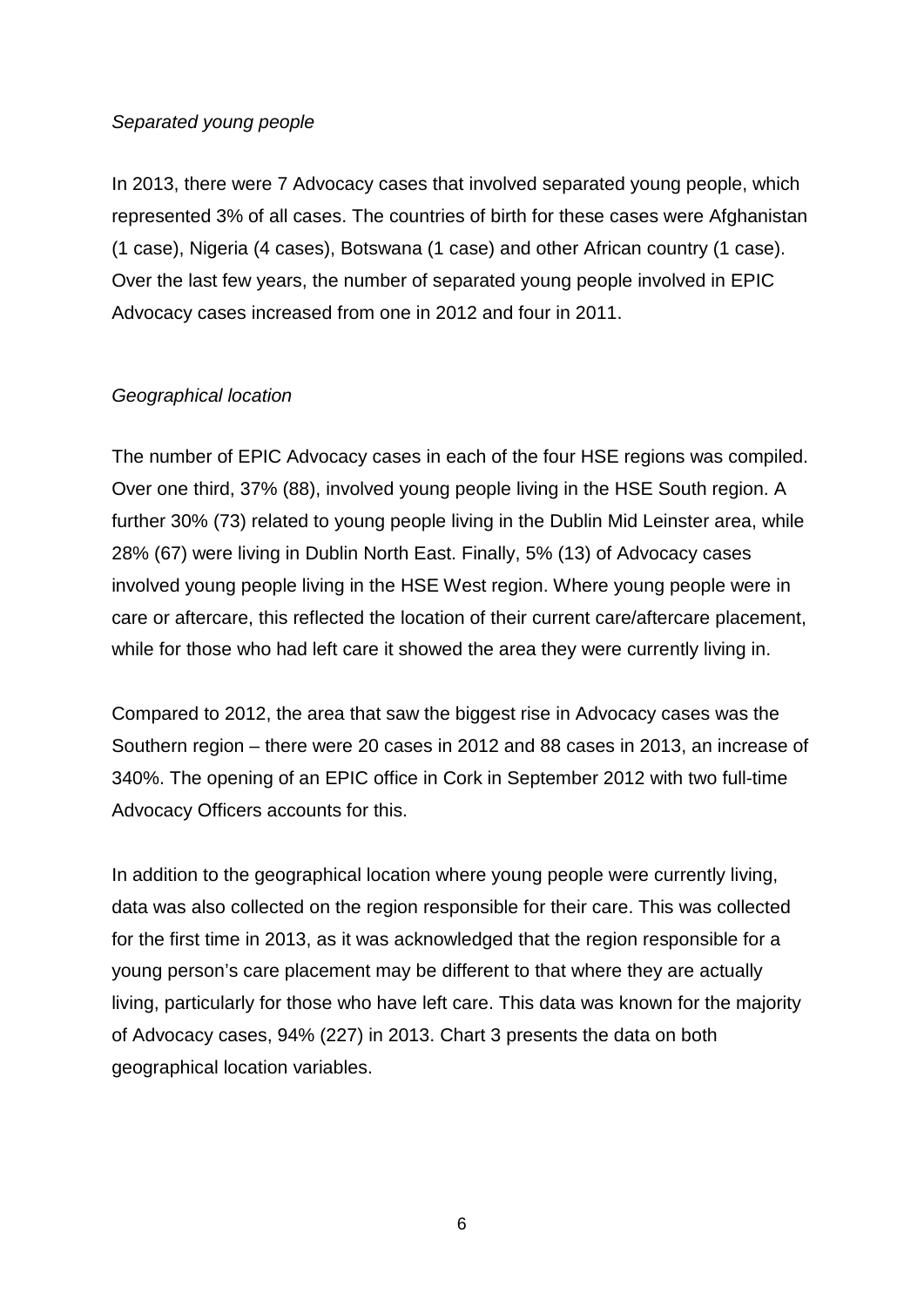

It shows that some young people are placed in a different area to that responsible for their care – this holds for three of the four regions: Dublin North East; Dublin Mid Leinster; and South. In the case of Dublin North East and the Southern region, the number of young people living in these areas is higher than the number who fell under the remit of social work services in both areas. For example, 37% of Advocacy cases involved young people living in the Southern region, while 32% of Advocacy cases were the responsibility of the Southern region. In relation to Dublin Mid-Leinster, there were fewer young people living in this area (30%) than the number who were under the remit of local social work services (37%). Therefore, 7% of young people whose care was the responsibility of Dublin Mid-Leinster were currently living in a different area.

While some of this variation across the three affected regions can be explained by the 'unknown' category, further analysis found that one fifth of all Advocacy cases in 2013, 21% (50), involved a young person living in a different area to that which was responsible for their care. No further information is available about the reasons for this. However, an age breakdown found that 54% (27) of such cases involved young people under the age of 18, while 46% (23) related to young adults 18 years or older. Therefore, living in a different geographical area to that responsible for their care was not just experienced by young people who had aged out of the care system but also by those currently in care who were placed outside of their area.

7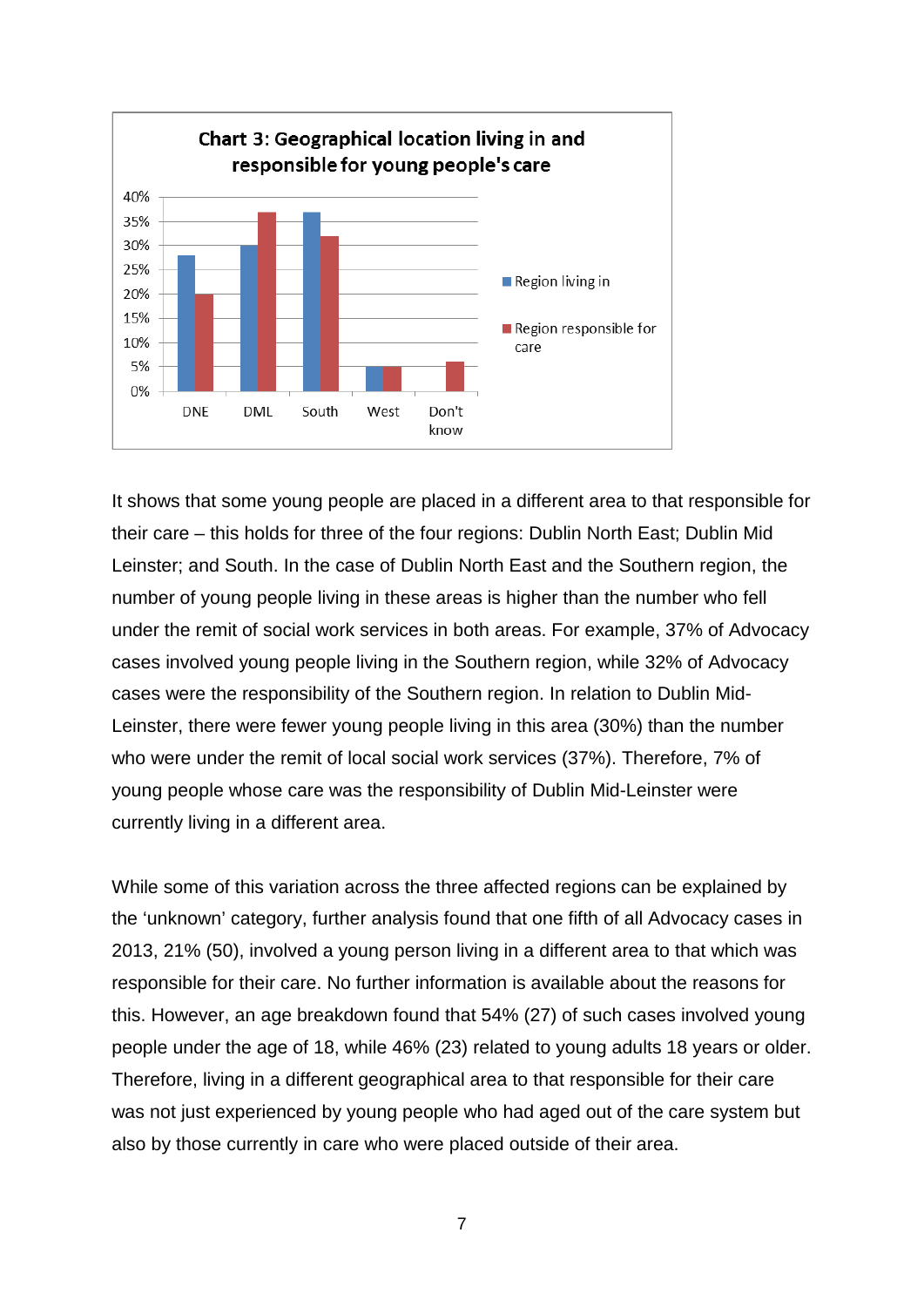#### <span id="page-10-0"></span>*Participation in education or training*

Information was given about young people's engagement in education or training for 206 Advocacy cases – 63% (130) were currently involved in education or training while 37% (76) were not. This was similar to the findings for 2012 where participation in education or training stood at 65%. Data on the type of education or training showed that young people were most likely to be going to school, 60% (78), followed by Youthreach, 9% (12) or a training centre, 9% (12) (e.g. Community Training Centre, SOLAS). A further 7% (9) were in a third level college or university (including Institutes of Technology).[4](#page-10-2)

Looking at the care status of the Advocacy cases where young people were *not* engaged in education or training, 32% (24) were still in care, 30% (23) were in aftercare and 26% (20) were in the post-leaving care category.<sup>[5](#page-10-3)</sup>

#### <span id="page-10-1"></span>*Special educational needs*

Just over one in ten of all Advocacy cases in 2013, 11% (27), involved a child or young person with a diagnosed special educational need, which was similar to 13% in 2012. The nature of special needs varied widely and in some cases, young people had been diagnosed with more than one. The most common types of special needs were: autism (4 cases); mild learning disability (4 cases); moderate learning disability (3 cases), Asperger Syndrome (2 cases); Dyspraxia (2 cases); and ADHD (2 cases). It should be stated that this may underestimate the actual prevalence of special educational needs amongst young people who engaged with EPIC, as it may not always have been disclosed or apparent, particularly in relation to mild learning difficulties.

<span id="page-10-2"></span><sup>&</sup>lt;sup>4</sup> The remaining cases were in 'other' types of education or training including a special school, a school attached to a residential centre or in a children detention school.

<span id="page-10-3"></span> $5$  The care status of the remaining cases not involved in education or training was 'not in care', 'other' or not known.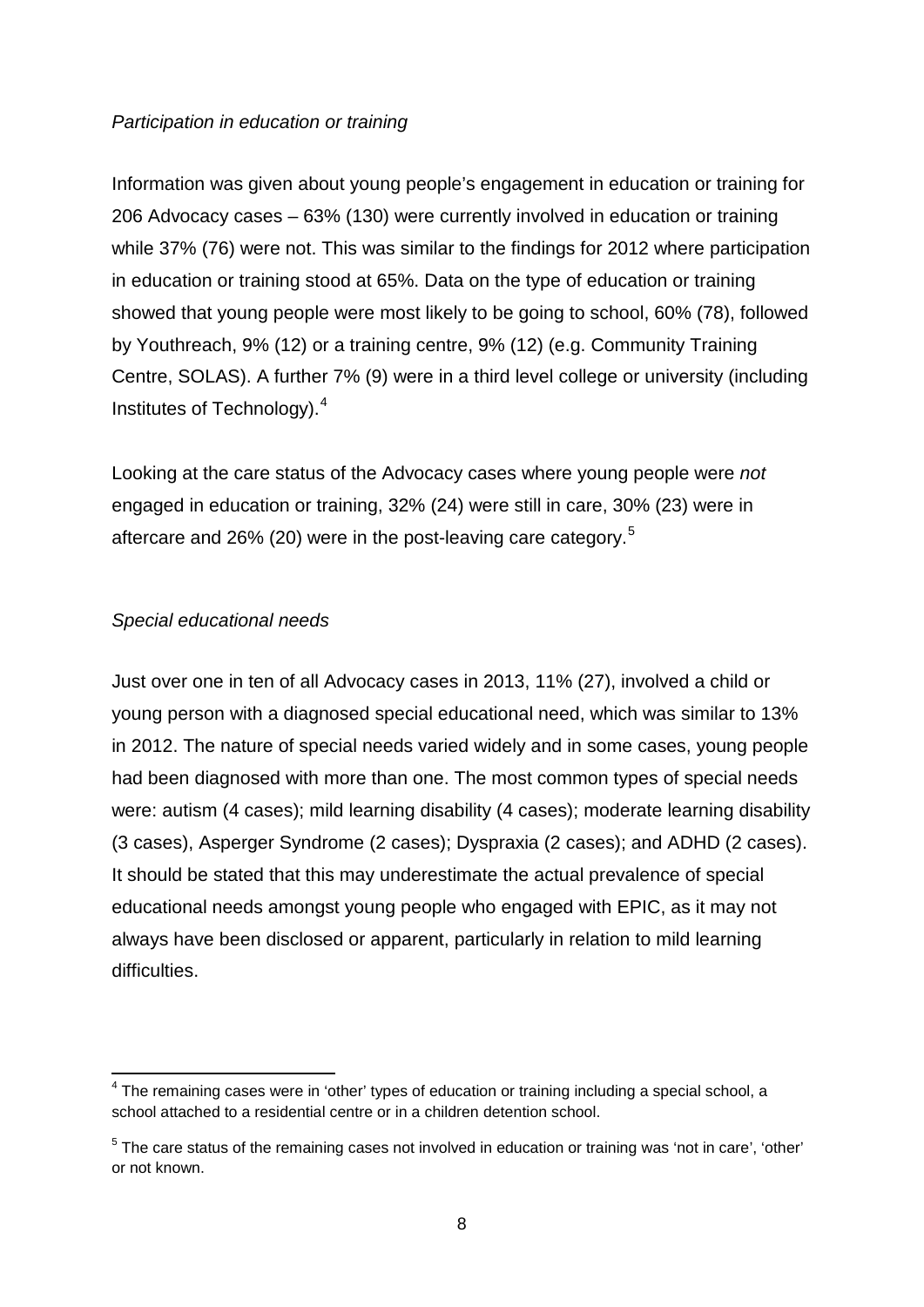#### <span id="page-11-0"></span>**Aspects of care placements**

Some information was collected on certain aspects of young people's care placements in terms of their care status, the nature of their current placement (or living circumstances for those who have left care) and the number of placements while in care.

#### <span id="page-11-1"></span>*Care status*

Chart 4 shows the care status of the young people who were involved in EPIC Advocacy cases in 2013.



Over one half of cases, 54% (131), represented young people who were currently in care. A further 19% (46) were in an Aftercare placement and 17% (41) were categorised as 'post leaving care' having already left care (these young people were typically aged in their 20's or older). A small number of cases involved young people who were not in care, 5% (10), including a Children Detention School, disability service and at home with family. The remaining cases were in the 'other' category, 3% (7), or missing, 1% (3).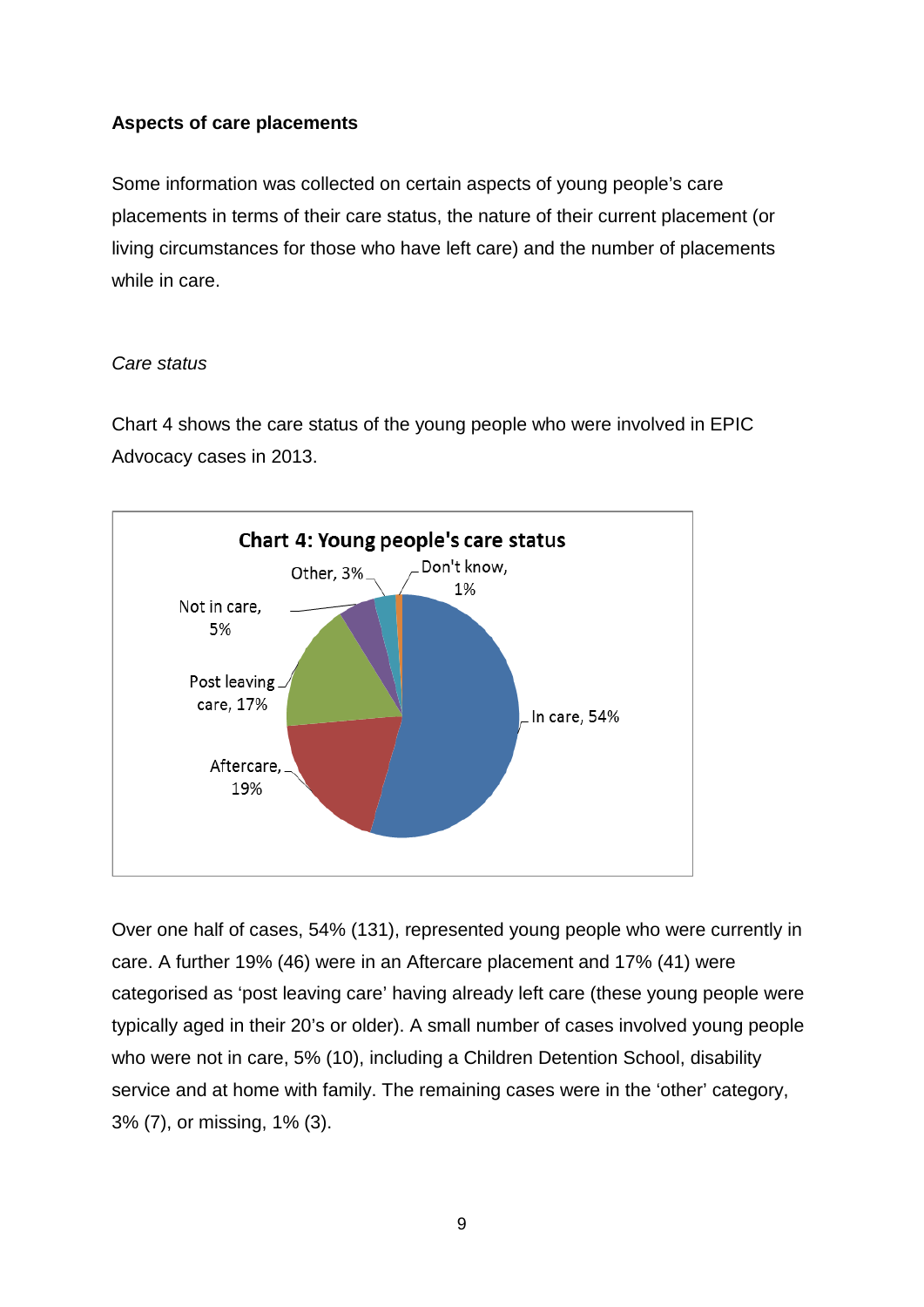Compared to 2012, the proportion of Advocacy cases involving young people in aftercare has almost doubled from 10% in 2012 to 19% in 2013. This shows an increasing need for information, support and advocacy amongst young people when they leave care and during the early years of independent living.

#### <span id="page-12-0"></span>*Type of care placement/current living circumstances*

Chart 5 presents the findings on young people's type of care placement or current living circumstances in the Advocacy cases for 2013.



Chart 5 shows that Advocacy cases were most likely to involve young people who were in residential care, 23% (56) followed by foster care, 19% (47) (including 1% in relative foster care). In addition, there were a number of cases where young people were in a Special Care Unit, 5% (13), and a Children Detention School, 5% (12). Compared to 2012, the proportion of Advocacy cases involving young people in mainstream residential care has decreased from 32% in 2012 to 23% in 2013, although the proportion of those in Children Detention Schools has doubled (from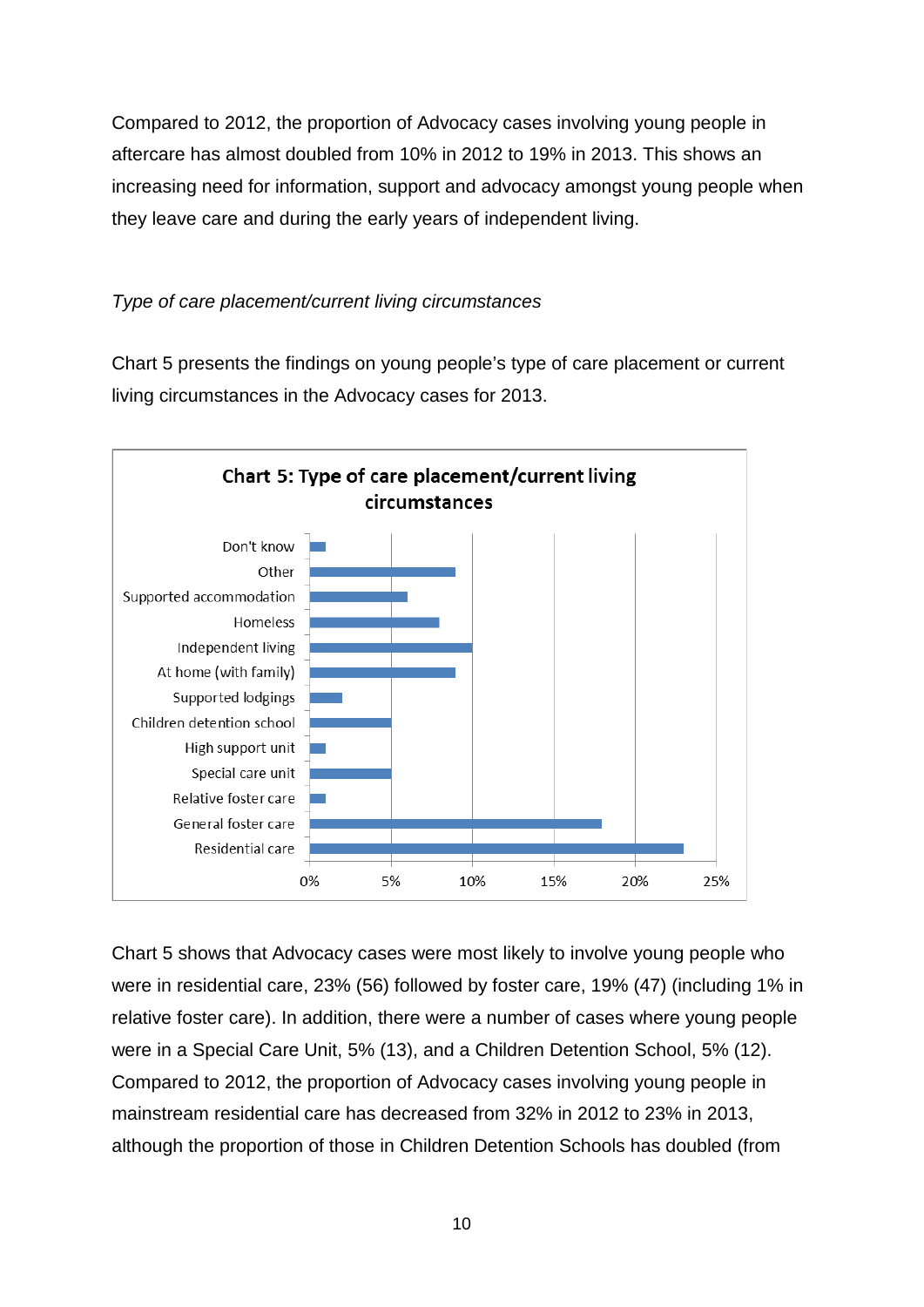2% in 2012 to 5% in 2013). The proportion of those in foster care has remained relatively stable.

Where young people had left care, they were most likely to be living independently, 10% (25) or in supported accommodation, 6% (15). However, 8% (20) of all Advocacy cases involved a young person who was currently homeless.<sup>[6](#page-13-1)</sup> Further analysis showed that two of these cases involved 16 year olds, while the remaining 18 cases were young people over the age of 18. Compared to 2012, the total number of Advocacy cases where a young person was currently homeless increased from 9 to 20.

#### <span id="page-13-0"></span>*Private care provider*

Just 2% (6) of all Advocacy cases were in the care of a private care provider. Out of these six cases, two young people were in general foster care, three were in mainstream residential care and one was in a disability service.

<span id="page-13-1"></span> $6$  Young people were defined as being homeless where they had no accommodation of their own. This is in line with the Youth Homelessness Strategy (Department of Health and Children, 2001:11) which defines youth homelessness as sleeping on the streets, in temporary accommodation (e.g. hostels, B&Bs) or insecure accommodation with relatives or friends.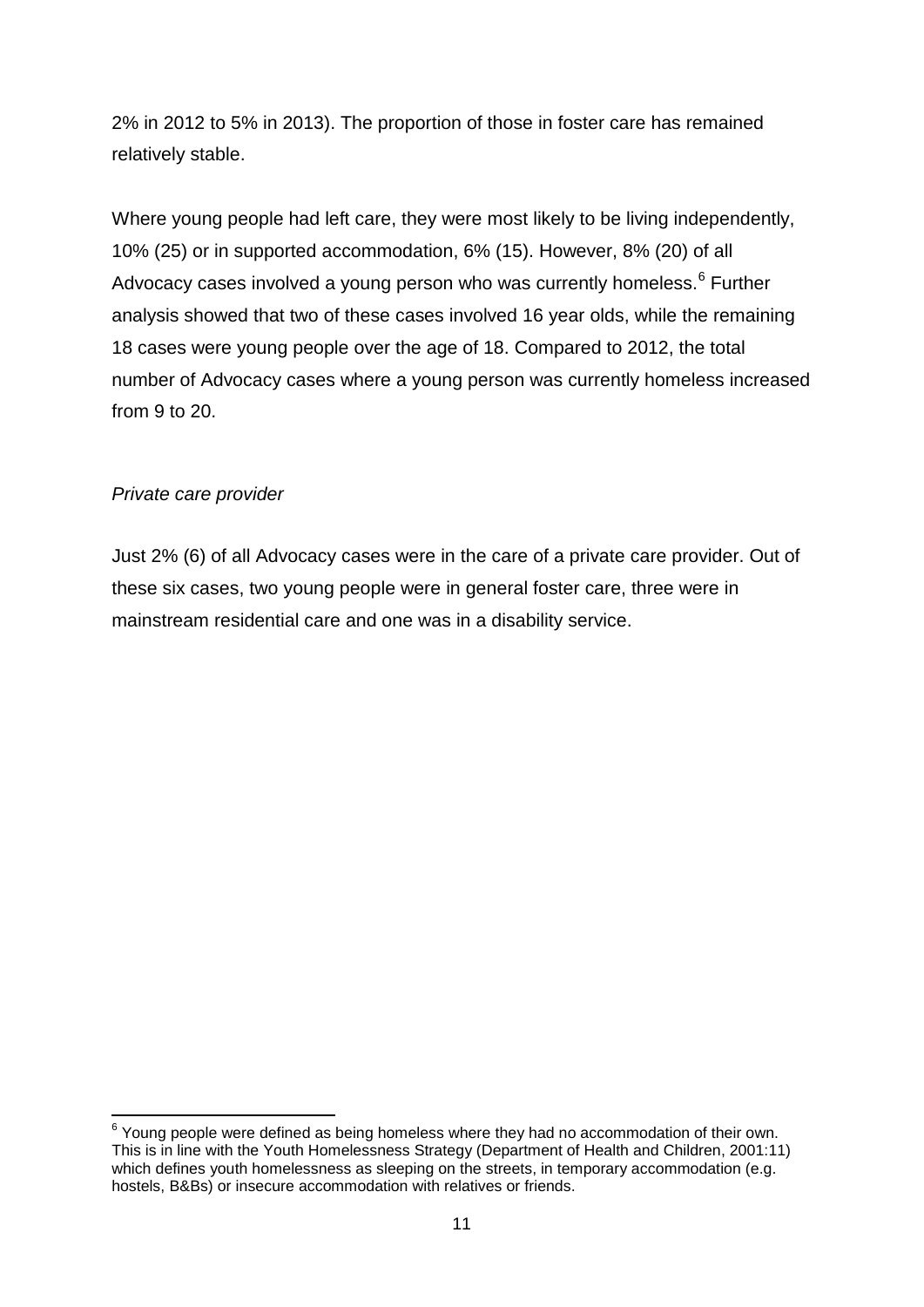

<span id="page-14-0"></span>*Length of time in current placement/living circumstances*

Chart 6 shows the length of time spent in current placement or living circumstances by young people who were involved in the Advocacy cases. In just over one third of cases, 35% (84), young people had been in the same placement or living circumstances for less than 6 months and 15% (35) for more than 6 months but less than one year – thus half of all Advocacy cases involved young people being in the same care placement or living circumstances for less than one year.

Almost one third of Advocacy cases, 30% (74), involved young people who had been in the same placement or living circumstances for more than one year (combining the three categories 1-2 years (13%, 32), 3-5 years (6%, 15) and more than 5 years (11%, 27)). This information was not known for the remaining 20% (48) of Advocacy cases.

#### <span id="page-14-1"></span>*Total number of care placements*

Another measure of stability is the total number of care placements experienced by young people who were the subject of EPIC's Advocacy cases in 2013. This information was available for 73 cases (30%). The number of care placements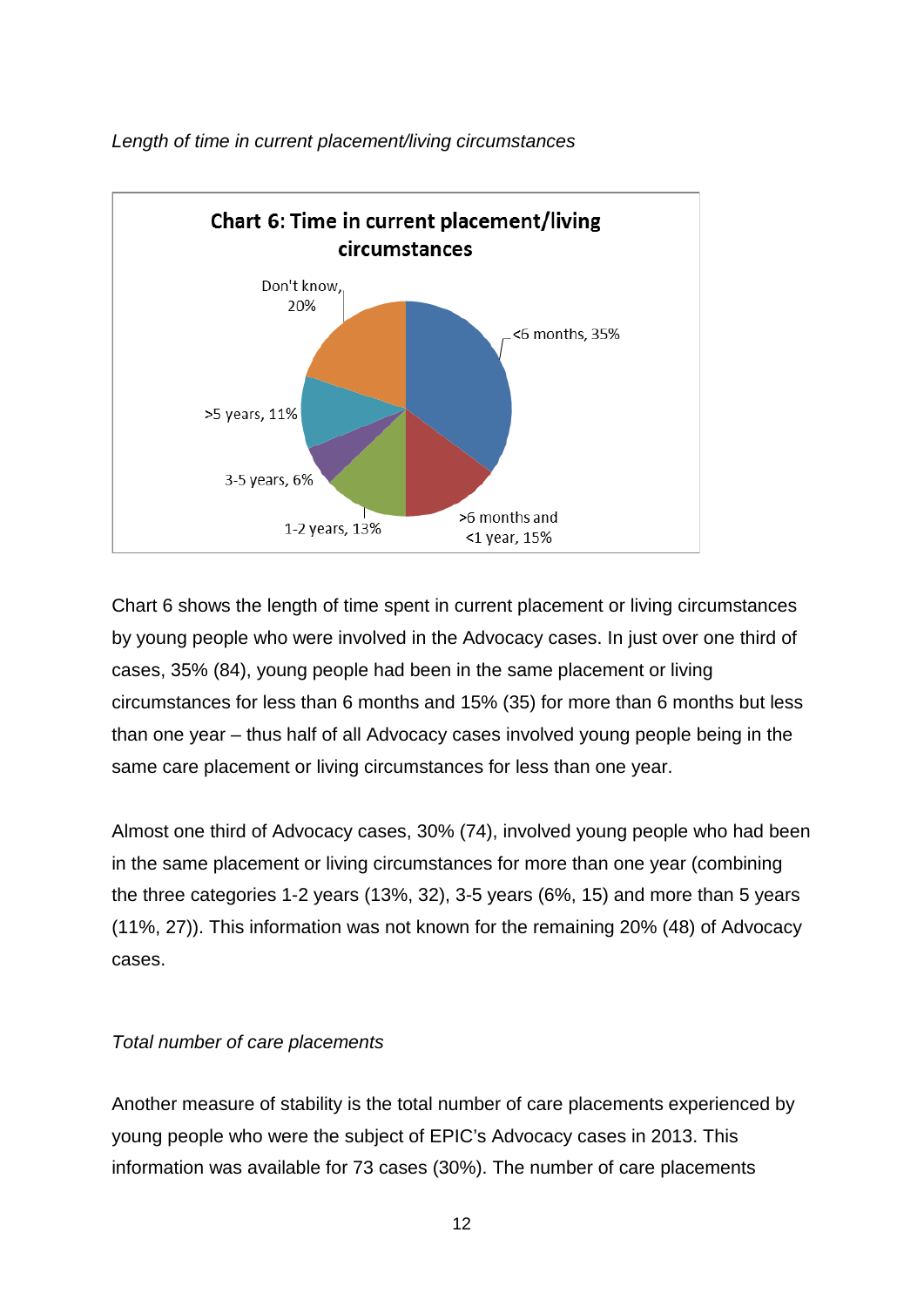experienced by these young people ranged from one to ten and the average number of placements was 2.7. Chart 7 shows the results.



<span id="page-15-0"></span>Out of these 73 cases, 33% (24), had just one placement in care, and 15% (11) had two placements. A further 29% (21) had experienced three placements while in care. Almost one quarter, 23% (17), had four or more care placements – with one young person having had ten care placements.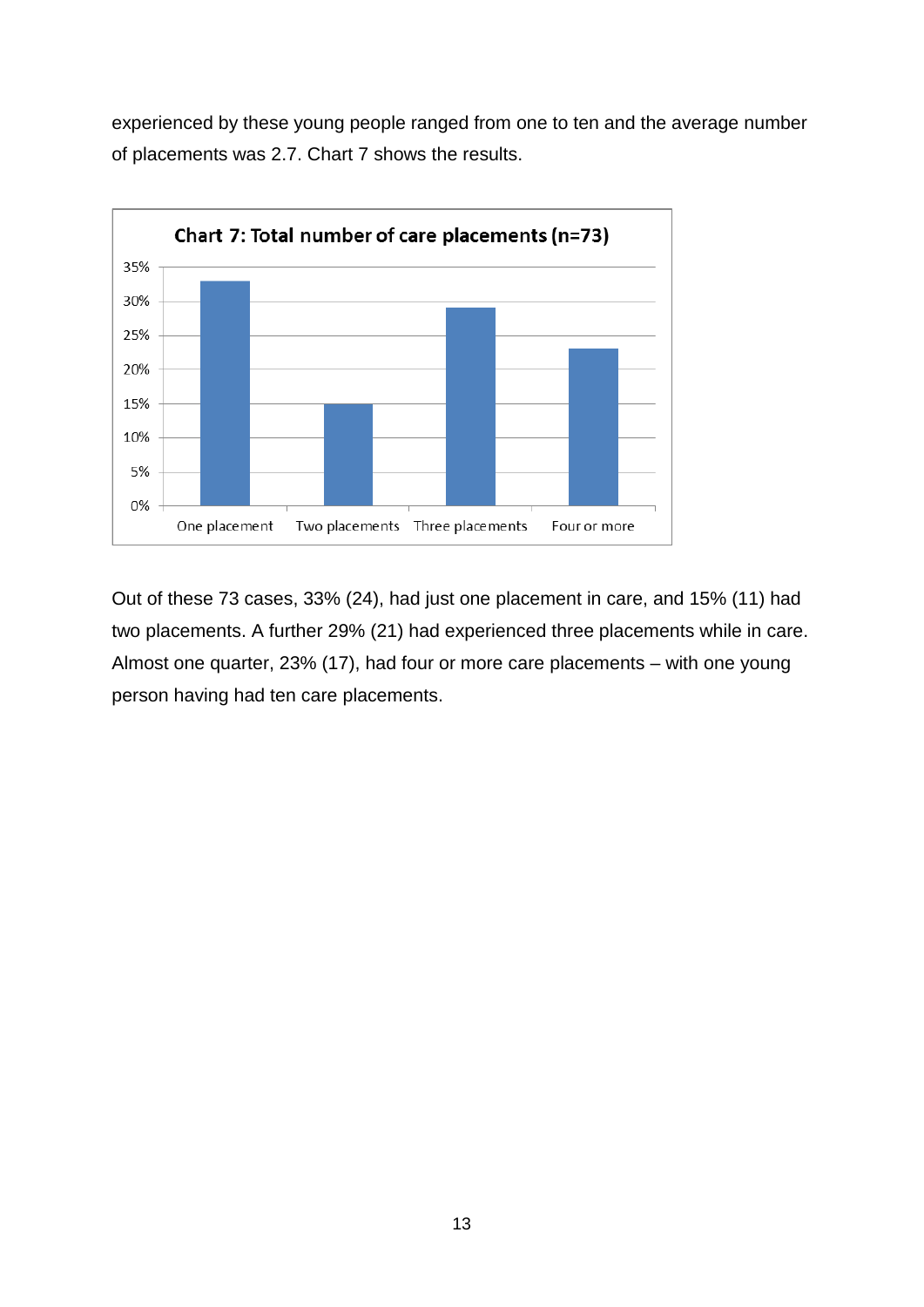#### **Purpose of Advocacy cases**



Chart 8 shows the main purpose of Advocacy cases in 2013.

Over three quarters of cases, 76% (183), were opened to provide advocacy to a child or young person. Information was the main purpose for 13% (32) of cases, and providing support was the primary reason for 7% (16) of cases. It should be noted here that giving information and support are also likely to be involved where the main purpose of the case is Advocacy, so the categories are not completely exclusive.

#### <span id="page-16-0"></span>**Main presenting issues**

Advocacy cases record the main presenting issues that resulted in children and young people seeking advocacy support from EPIC. This records the presenting issue(s) at the time of the start date of the case.<sup>[7](#page-16-1)</sup> This information provides an insight into the issues or difficulties facing children and young people who seek advocacy support from EPIC. Chart 9 shows the results for the main presenting issues for the 2013 Advocacy cases.

<span id="page-16-1"></span> $7$  While presenting issues could change over time, these results are based on the initial presenting issue(s) that led to the opening of an Advocacy case.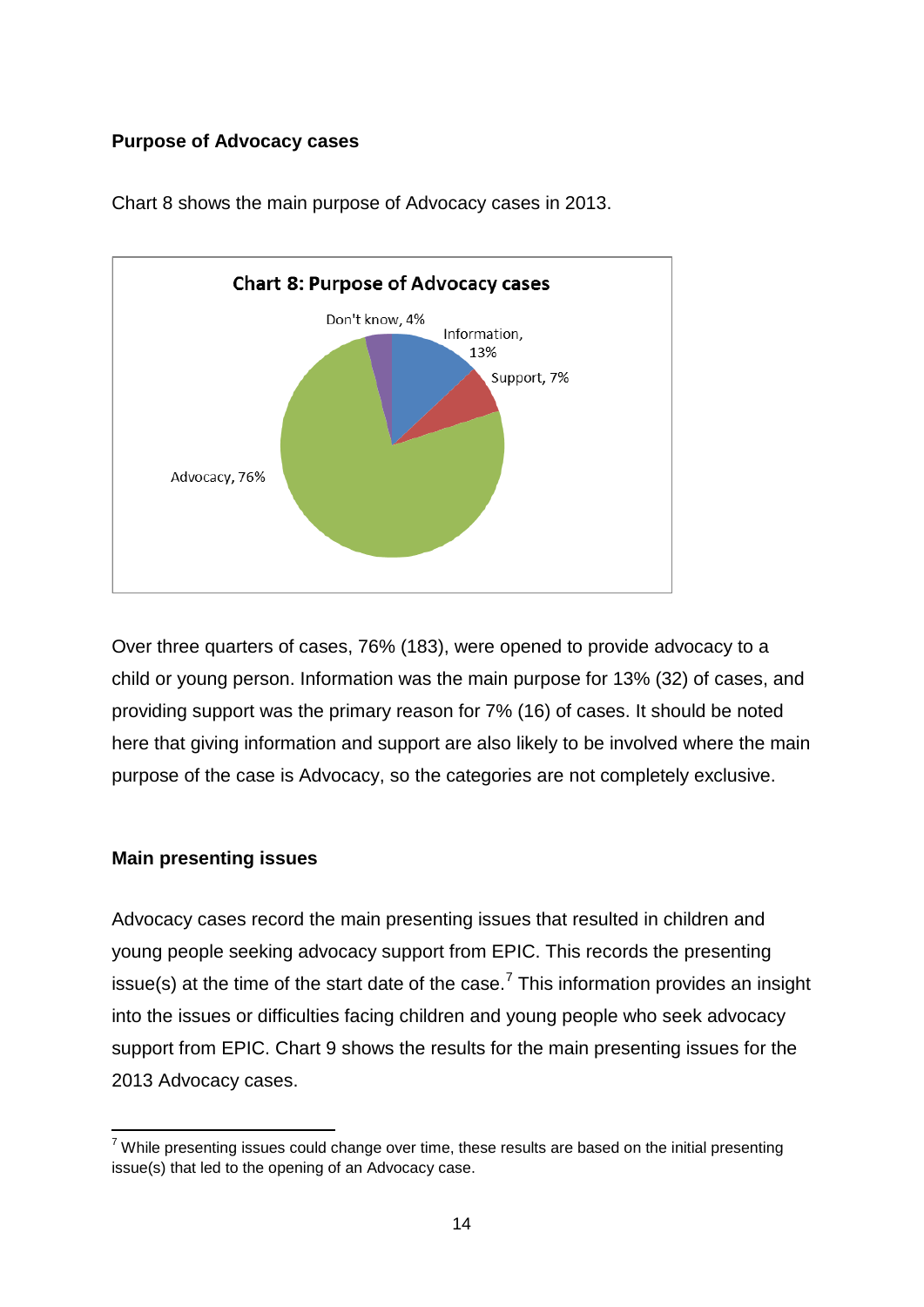

Chart 9 shows that the top five main presenting issues in 2013 were as follows:

- Care placement, 33% (79)
- Care or aftercare plan, 17% (41)
- Family contact, 14% (33)
- Education, 13% (32)
- Accommodation, 12% (29)

It is important to state that the data recorded here refers to the main *overriding*  presenting issue (although in some cases two issues were recorded). Many Advocacy cases involved complex issues which may only emerge over time. However, in order to keep the data analysis and reporting manageable, it was necessary to keep the data entry to one or two responses.<sup>[8](#page-17-0)</sup>

<span id="page-17-0"></span> $8$  It is acknowledged that this could have had an impact on the interpretation of the findings reported in Chart 6. For example, mental health is recorded as the main presenting issue for just 1% of Advocacy cases in 2013. However, this is not to say that mental health issues arose for only 1% of all cases, but rather it was the key presenting issue for this number of cases.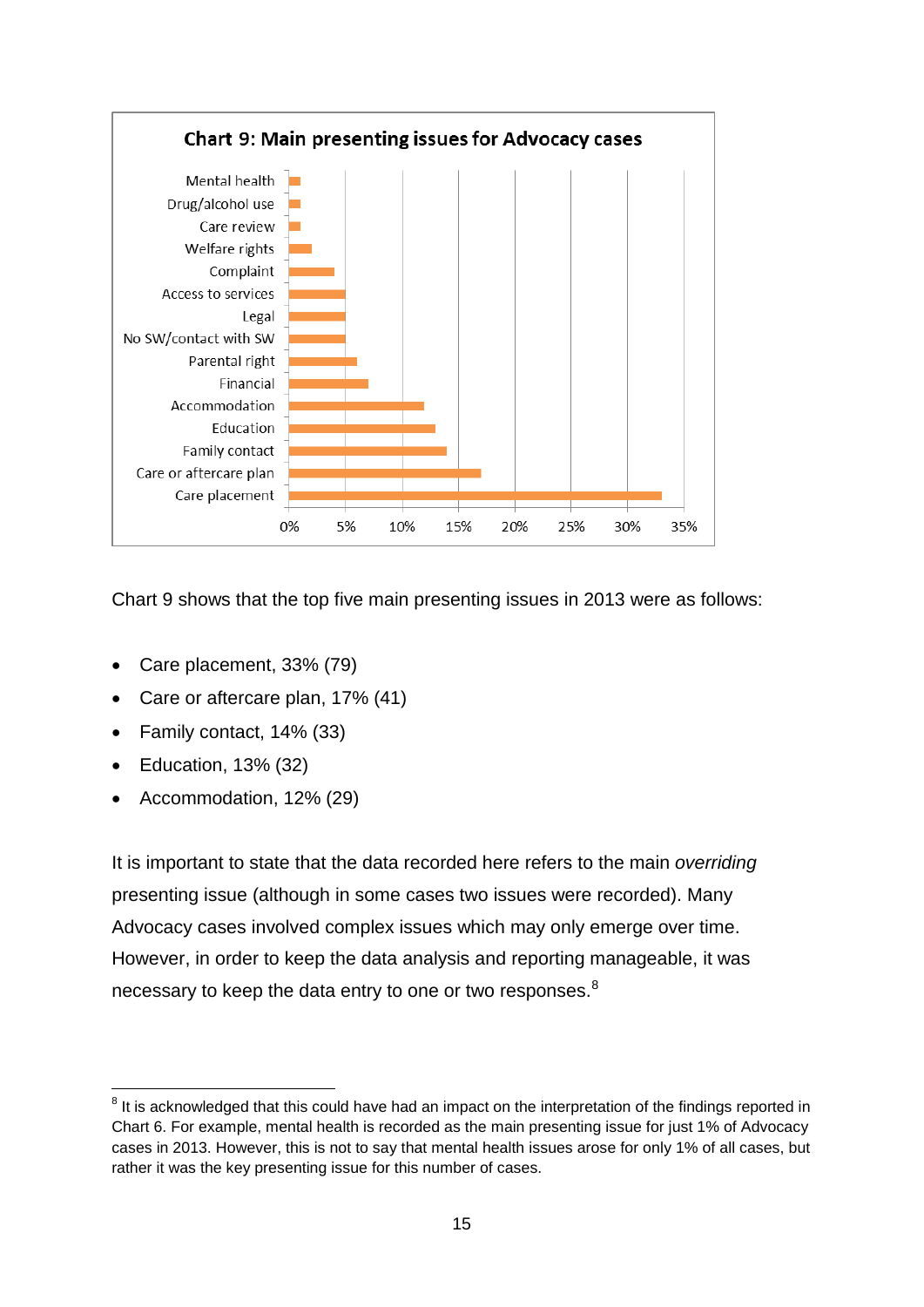Compared to 2012, the top five presenting issues have remained the same.<sup>[9](#page-18-0)</sup> However, there are some notable changes in the percentage results, presented in Chart 10.



Chart 10 shows that the percentage of Advocacy cases where care placement was the main presenting issue has fallen slightly from 37% in 2012 to 33% in 2013. The remaining four of the top five presenting issues have all increased between 2012 and 2013. The largest increase was recorded for education, which was the main presenting issue in 5% of Advocacy cases in 2012 and stood at 13% in 2013.

Similar to previous years, the nature of presenting issues varied for young people who were currently in care compared to those in aftercare or had left care some years ago (i.e. post leaving care). In particular, the issues of placement, family contact and complaints were most relevant for young people who were in care, whereas accommodation, financial and legal issues were more likely to be reported for young people in aftercare or post leaving care. The main presenting issues care or aftercare plan and education affected both young people in care and those who had left.

<span id="page-18-0"></span><sup>&</sup>lt;sup>9</sup> The only difference being that the rank order of accommodation and education presenting issues are reversed in 2013. In 2012, accommodation was the fourth highest presenting issue, while education was the fifth.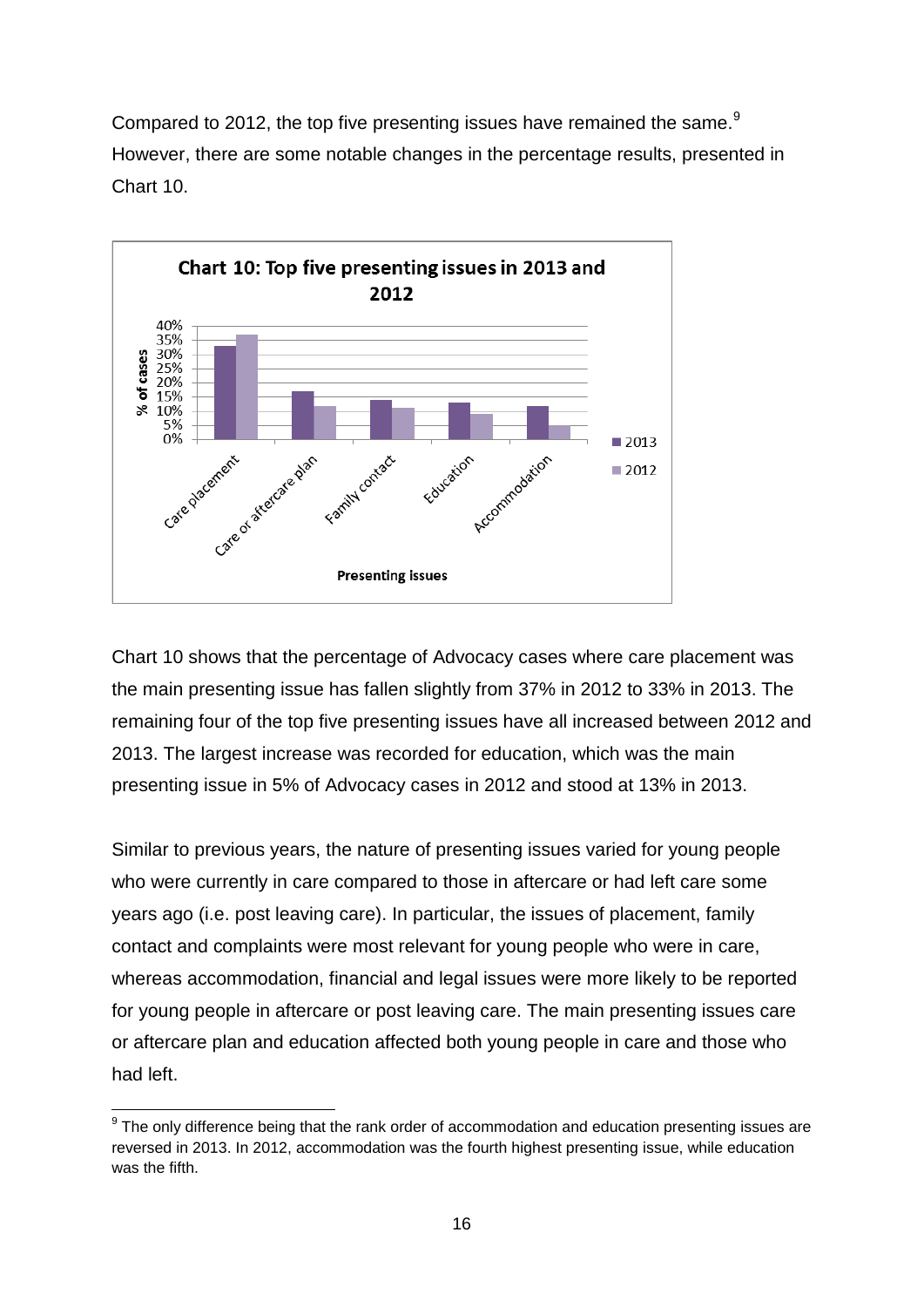Further analysis was carried out to identify the key themes for each of the top five main presenting issues. A case study is also given for each issue. <sup>[10](#page-19-1)</sup>

#### <span id="page-19-0"></span>*More information on presenting issues*

#### **1. Care placement**

**.** 

As already seen, care placement was the main presenting issue for one third of all Advocacy cases in 2013 - 33% (79). Further analysis was carried out on these cases to provide further insight into the issues arising which led to advocacy support being sought. Most of the cases (n=73) came under one of three main categories as follows:

- 42% (33) related to particular aspects of the current placement
- 31% (24) concerned a proposed change of care placement, and
- 20% (16) were about a follow on placement

(The remaining 7% (6) of cases related to 'other' issues about the current placement).

Looking at the cases that fell into the first category (n=33), the most common issue that arose about a current placement was that it was deemed not to meet a young person's needs (15 cases). For example, three cases involved a child or young person with a disability deemed to be in an inappropriate placement. Other issues that arose under this category included the following:

- seven cases where a young person wanted to move home or wished to live with one of their parents
- four cases where a young person was looking to find out why they were in care

<span id="page-19-1"></span> $10$  Each case study gives an overview of the main issues arising and summarises the work done by EPIC to address the concerns raised. In order to protect the young person's anonymity, all names have been changed along with other identifying information including gender, age, geographical location, family background and care history details.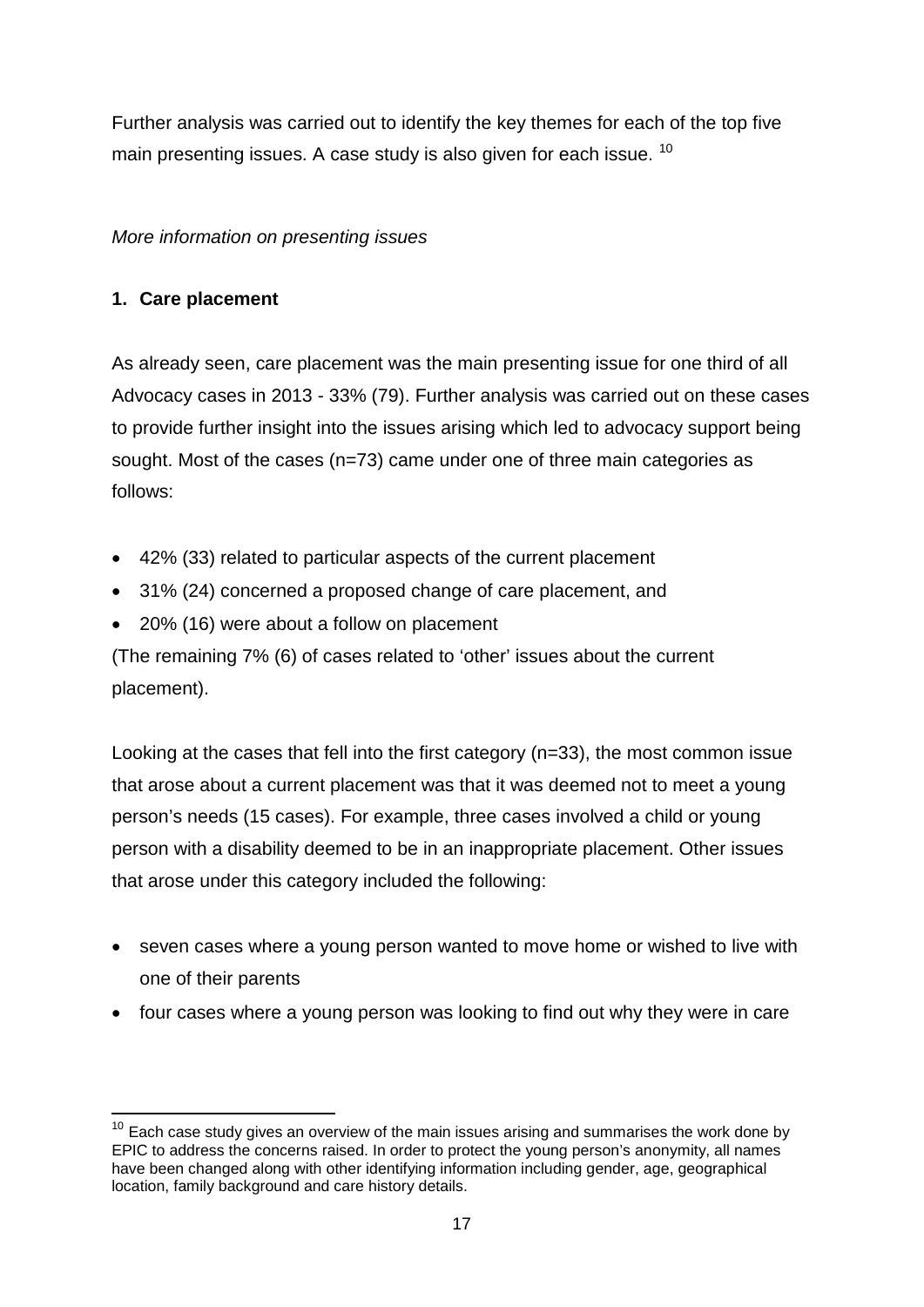- three cases where a young person was homeless (their circumstances came under Section 5 of the Child Care Act 1991) and were seeking an appropriate placement or accommodation
- one case where a young person who had just entered foster care sought information about being in care and their rights while in care, and
- one case where a young person wanted to go into care as they felt they were at risk with their family.

The second main category related to a proposed change of care placement (n=24). The majority of these cases (n=20) involved a young person currently in a residential or foster care placement who had been told they were due to move to a different placement. In many cases, they reported that they did not know or understand the reasons for this. Two of these cases involved proposed moves to a placement outside the State. A further three cases involved a change of aftercare placement and one case related to a young person with a disability who was not in care but sought advocacy support about a proposed change of placement.

The third and final category related to the issue of follow on placements (n=16). Some of these cases involved young people in aftercare (n=7), typically where there was no aftercare placement identified after leaving care. A number of these young people said they were left with no option but to present as being homeless to their local authority. Six cases concerned the absence of a follow on placement being identified for young people leaving a Special Care Unit (n=4) or Children Detention School (n=2).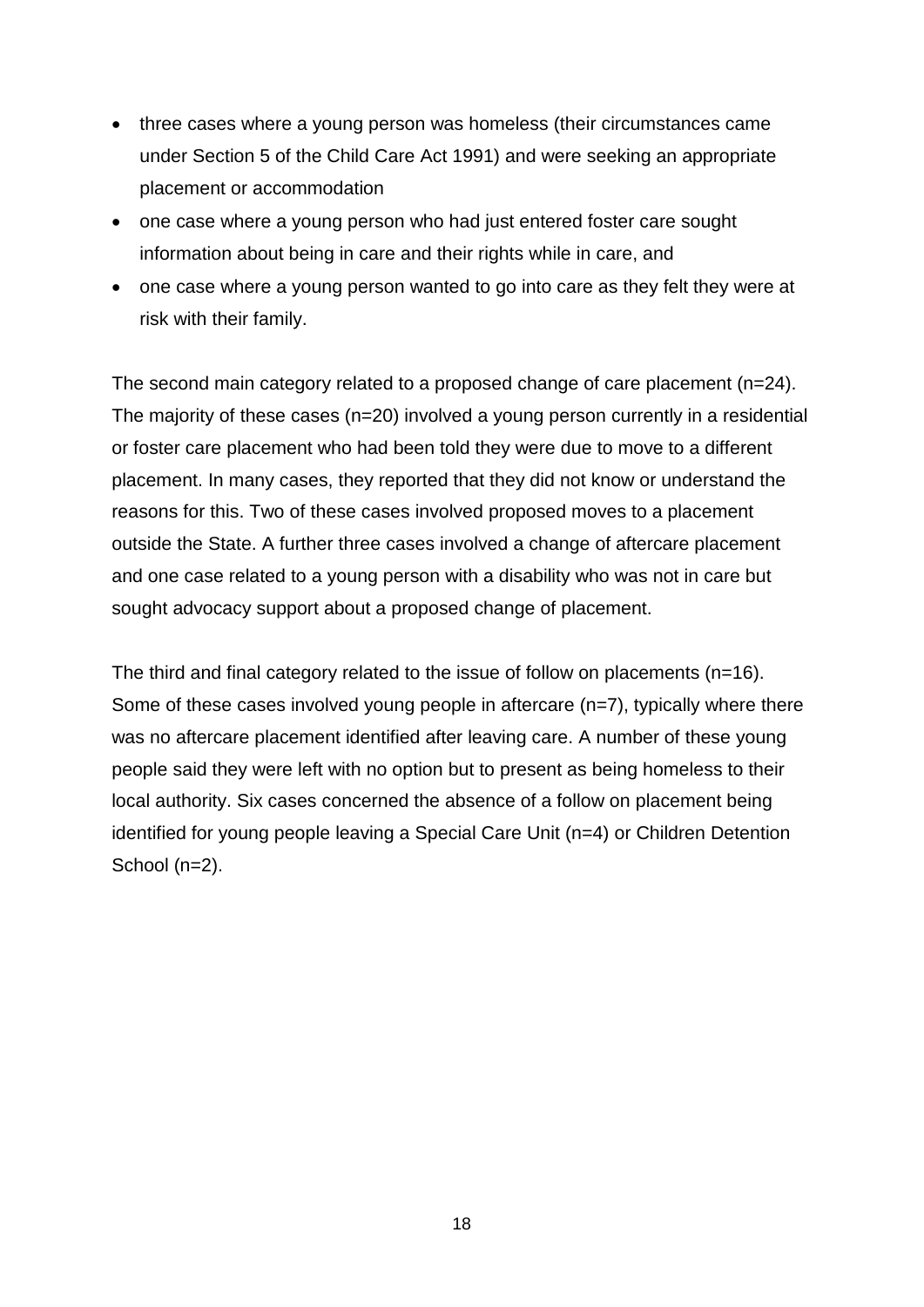#### **Case study 1: Care placement**

#### *Overview*

Sarah is 15 and has been living in foster care in the West of the country. After some time in her current placement, she was spending an increasing amount of time at home with her birth family, in agreement with the local social work team. This began by spending weekends at home and then in addition a few nights during the week. Sarah contacted EPIC looking for support as she wanted to return home on a full time basis. A court hearing was due to be held to make this decision.

#### *Outcome*

The court decided that Sarah could return home full time. She was happy with this decision.

- Met young person and a parent to discuss the issues and the young person's concerns.
- Liaised with young person's Social Worker and Solicitor.
- Advocated for Sarah in court after discussing this with her.
- Contacted young person after court hearing and offered to provide any further support if needed in the future.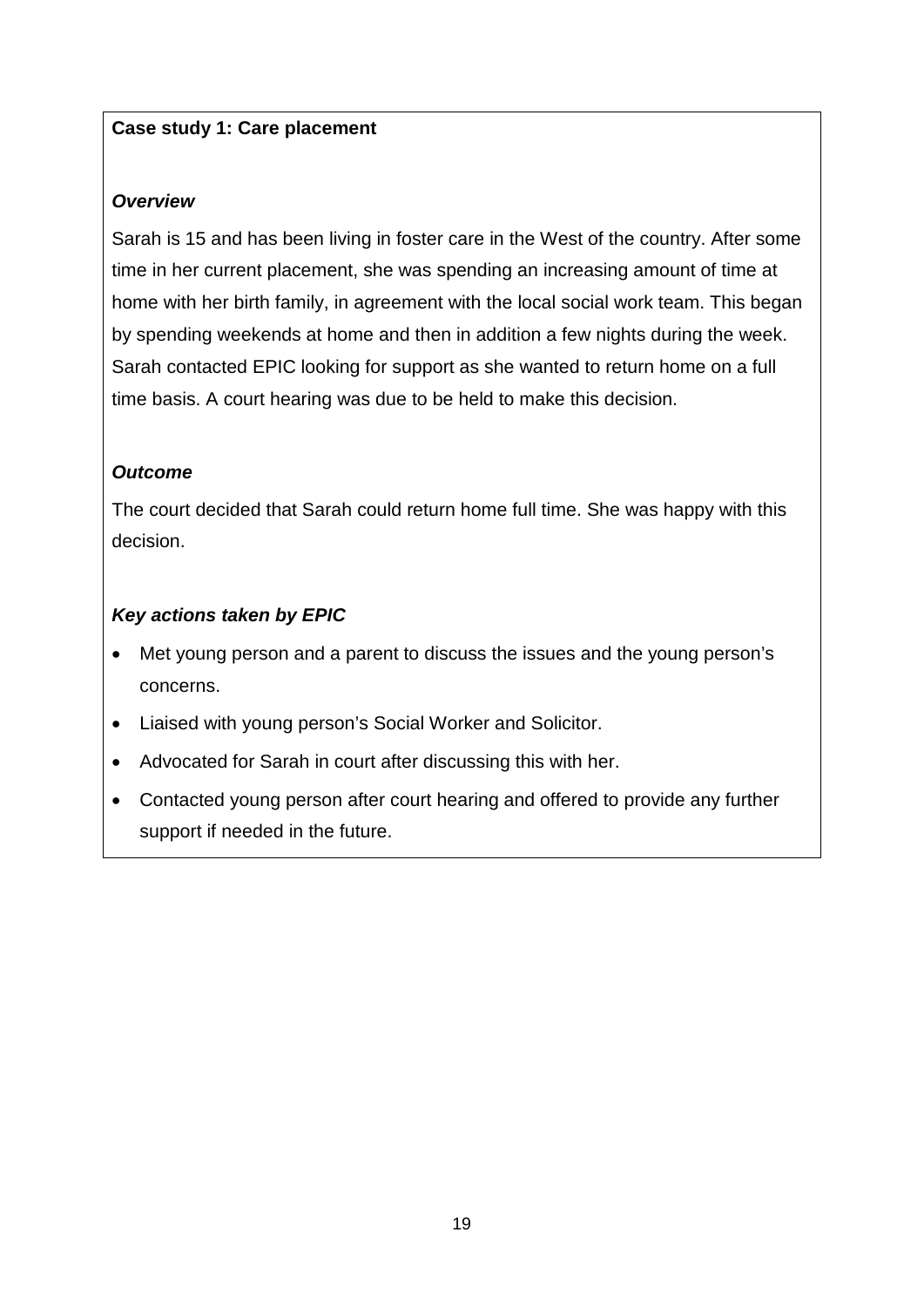#### **2. Care or aftercare plan**

The care or aftercare plan was the main presenting issue in respect of 17% (41) of all Advocacy cases in 2013. Three quarters of these cases (n=27) were related to issues concerning aftercare planning. Examples include being allocated an Aftercare Worker, agreeing an aftercare plan and package, aftercare placements and issues relating to a young person's transition from care such as continuing their education and finding accommodation. Examples of issues concerning a young person's care plan included a request to extend a current placement, wanting to know the reasons for being placed in care and other aspects of their care plan, such as family contact. In a few cases, there was some overlap where young people were looking for support in relation to an aspect of their care plan but were also seeking aftercare planning and support in the coming months as they prepared to leave care.

#### **Case study 2: Care or aftercare plan**

#### *Overview*

Leya is 18 and currently lives in supported lodgings in the Dublin Mid Leinster region. She has been in supported lodgings for the last year, which is her third care placement. She is a former separated young person. Leya is in her second year of a further education course and has been told that the funding for her education agreed in her aftercare plan is to be cut.

#### *Outcome*

The decision to cut Leya's funding in her aftercare package was reversed and she was able to remain at college. She was also in the process of securing Irish citizenship.

- Met young person to talk about her concerns.
- Spoke to Leya's Aftercare Worker.
- Linked Leya in with appropriate support services and other agencies.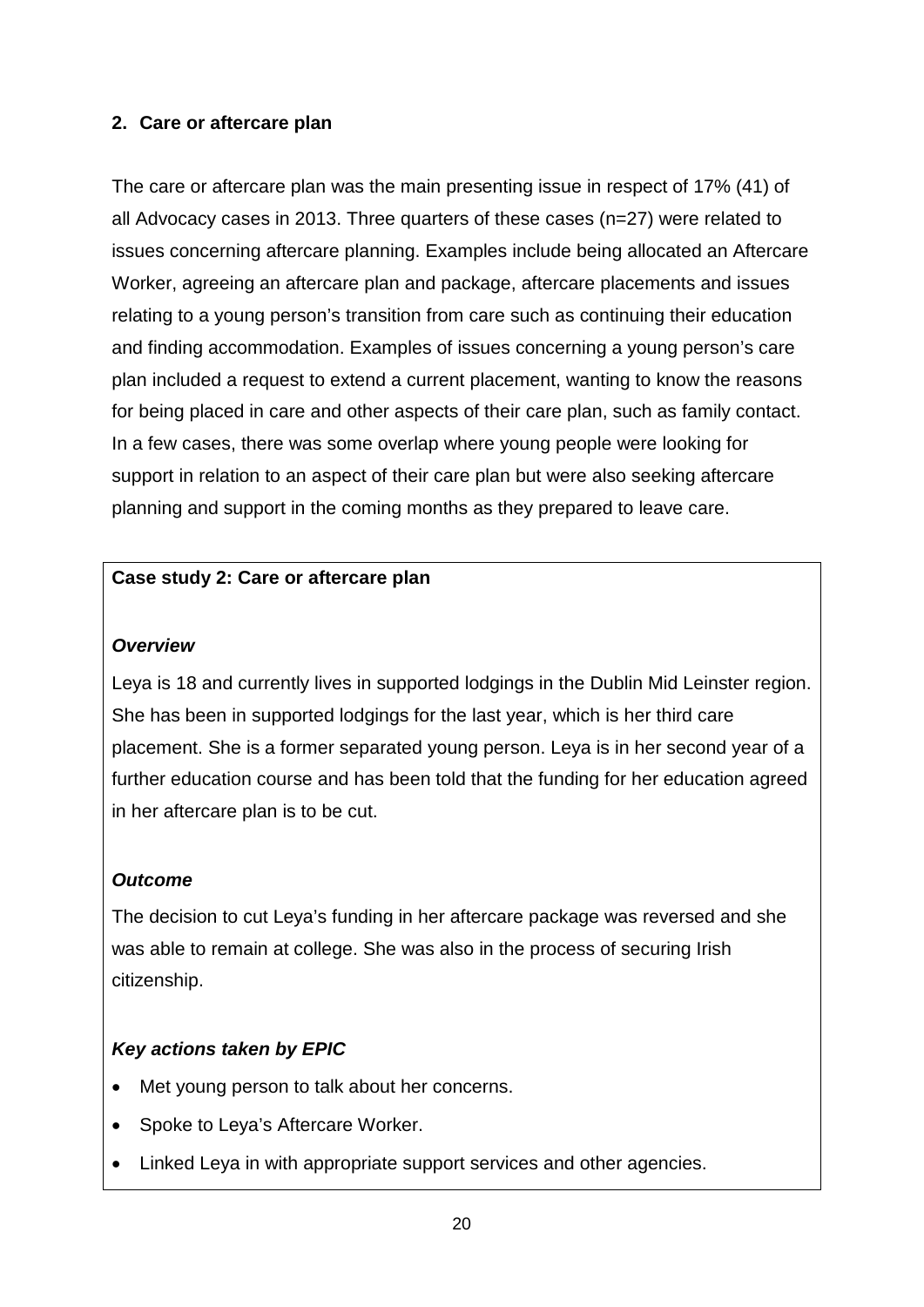#### **3. Family contact**

Family contact was the main presenting issue in 14% (33) of Advocacy cases in 2013. Three quarters of these cases (n=24) involved young people in care. The most common issue emerging was where young people were seeking more access with a sibling, birth parent or member of their extended family. A small number of cases (n=4) involved young people returning to live with birth family. Such cases involved EPIC Advocacy Officers communicating with young people's Social Workers on their behalf and attending meetings to represent their views, e.g. Child in Care Review Meetings. One quarter of cases (n=8) involved young people in Aftercare (n=4) or post-leaving care (n=4). Parental rights arose as a theme amongst these particular cases, where several young adults had a child who was in care themselves, as well as looking for more access with a sibling who was still in care.

#### **Case study 3: Family contact**

#### *Overview*

Sean is 13 and has been living in residential care for the last two years in the Dublin North East region. He spoke to an EPIC Advocate while they were visiting the residential centre and said that he was unhappy about the frequency of family contact and wished to see family members more often. Sean's Social Worker met him and agreed to look at the issue of family contact again.

#### *Outcome*

Family contact was reviewed by Sean's Social Worker. A decision was made for Sean to have more frequent contact with some members of his family. Sean was happy with this outcome.

- Spoke to young person about his concerns
- Contacted young person's Social Worker to highlight the issues raised by Sean.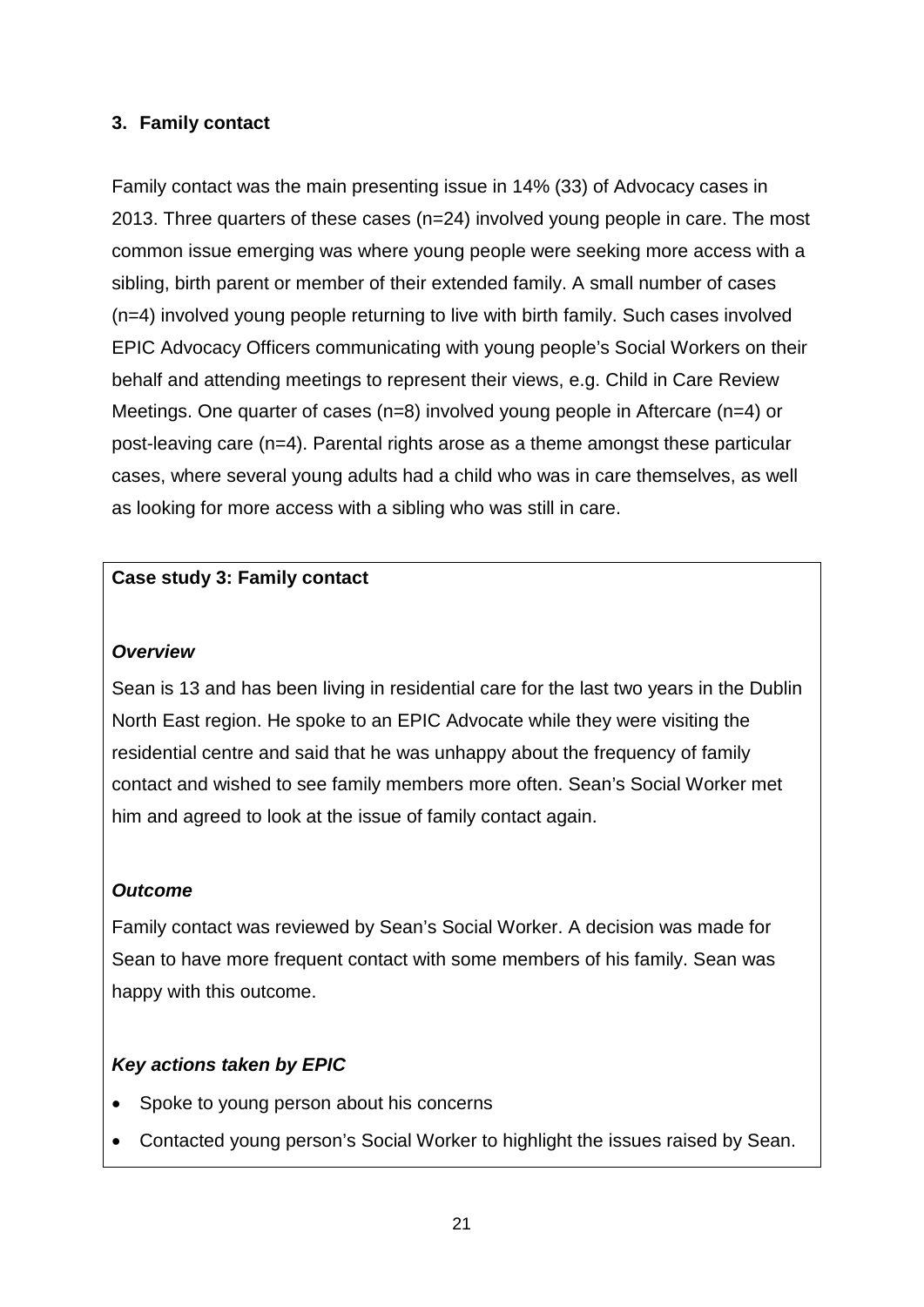- Further contact with the young person to update him following the EPIC Advocate's conversation with his Social Worker.
- Follow up phone calls with the young person to see how he was and if any progress had been made in relation to family contact.
- Before closing the case, the Advocate checked that Sean had EPIC's contact details if he needed any support in future.

#### **4. Education**

Education was the key presenting issue for 13% (32) of Advocacy cases in 2013, which had more than doubled from 5% in 2012. Two thirds of cases involved young people who were currently in care (n=20). Some common issues arising included concerns regarding the impact of a possible change in placement on education (n=3), securing an educational placement for those currently out of education (n=4) and information/advice on training courses (n=3). Educational issues also arose for some young people in aftercare (n=3) and post-leaving care (n=6), which included access to funding and further information on education/training courses.

#### **Case study 4: Education**

#### *Overview*

Tanya is 16 and has been living in her current foster care placement for a year in the Dublin Mid-Leinster region. She has been expelled from school and is looking for support to appeal this decision. Her Social Worker encouraged her to contact EPIC for support. This case lasted for more than one year.

#### *Outcome*

The school expulsion was upheld following an Appeal Hearing. However, the young person's views were taken into account and particular school practices were examined by the Department of Education. Tanya secured an alternative school placement and was happy with this.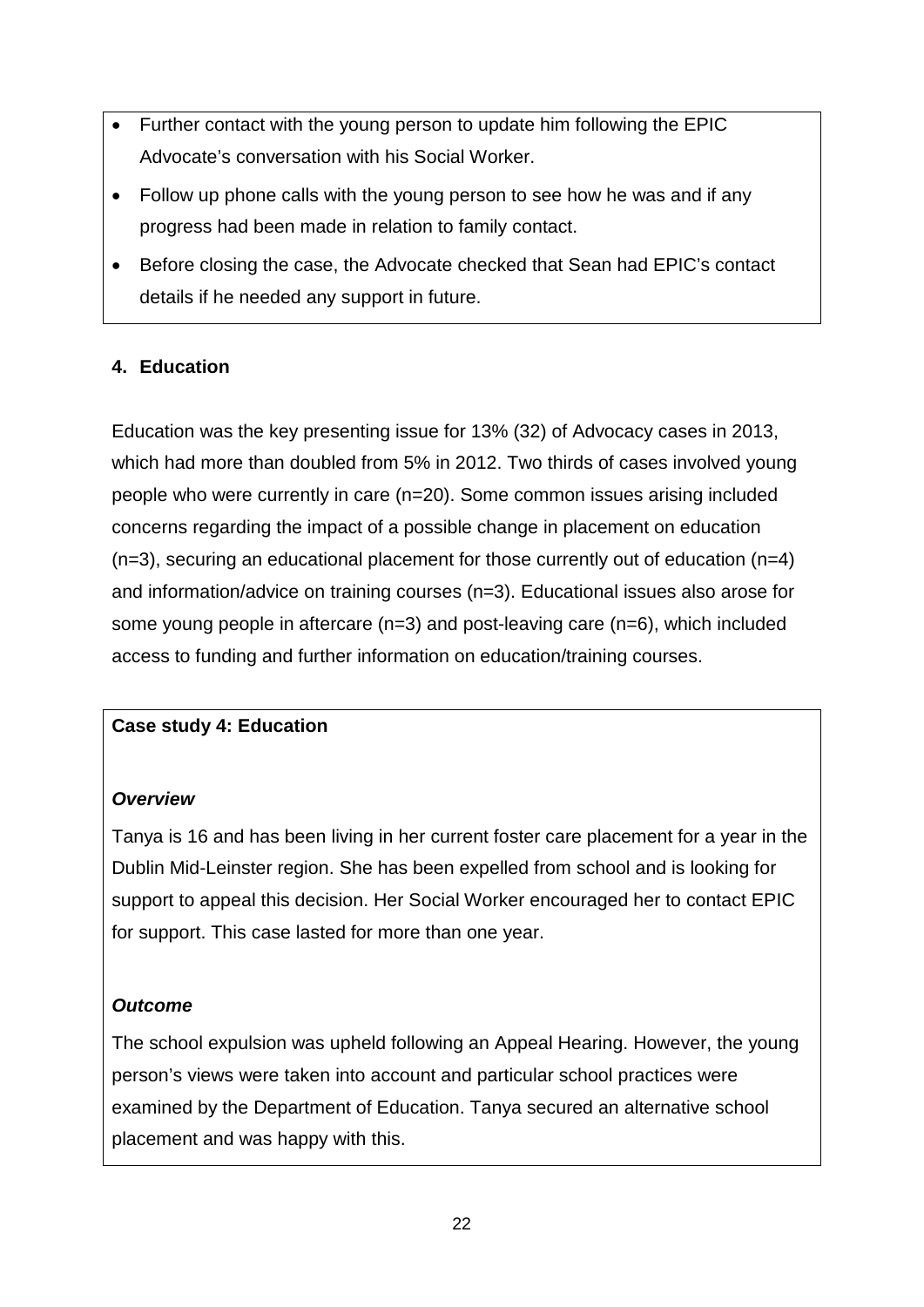#### *Key actions taken by EPIC*

- Met Tanya to help her write a letter representing her point of view in relation to the expulsion.
- Contacted Tanya's Social Worker to discuss the issues of concern to her and discussed her case.
- Attended the Appeal Hearing and spoke on behalf of Tanya.
- Met young person to discuss what had happened at the Appeal Hearing.
- Invited young person to contact EPIC again if she needed any further support.

#### **5. Accommodation**

Accommodation was the key presenting issue for 12% (29) of Advocacy cases in 2013, which had increased from 9% in 2012. Care status was known for 26 of these cases: three were in care; eight in aftercare; and nine were categorised as postleaving care. A further three were categorised as 'other' (including two who were currently living at home with their family), two were not in care and one was unknown. These Advocacy cases typically involved young people aged 18 or over. However there were four cases involving young people aged under 18 – one aged 14, two aged 16 and one aged 17.

Homelessness was a key theme that arose for many of these cases, where the young person needed support to access emergency accommodation or was at risk of becoming homeless. In addition, EPIC Advocates provided support to young people who were looking for appropriate accommodation, including one young person whose aftercare package was currently being agreed by statutory authorities. Some examples of work carried out by EPIC Advocates in relation to these cases included helping a young person to write a letter, attending meetings with them, liaising with accommodation/homeless services and providing information on young people's rights and entitlements.

23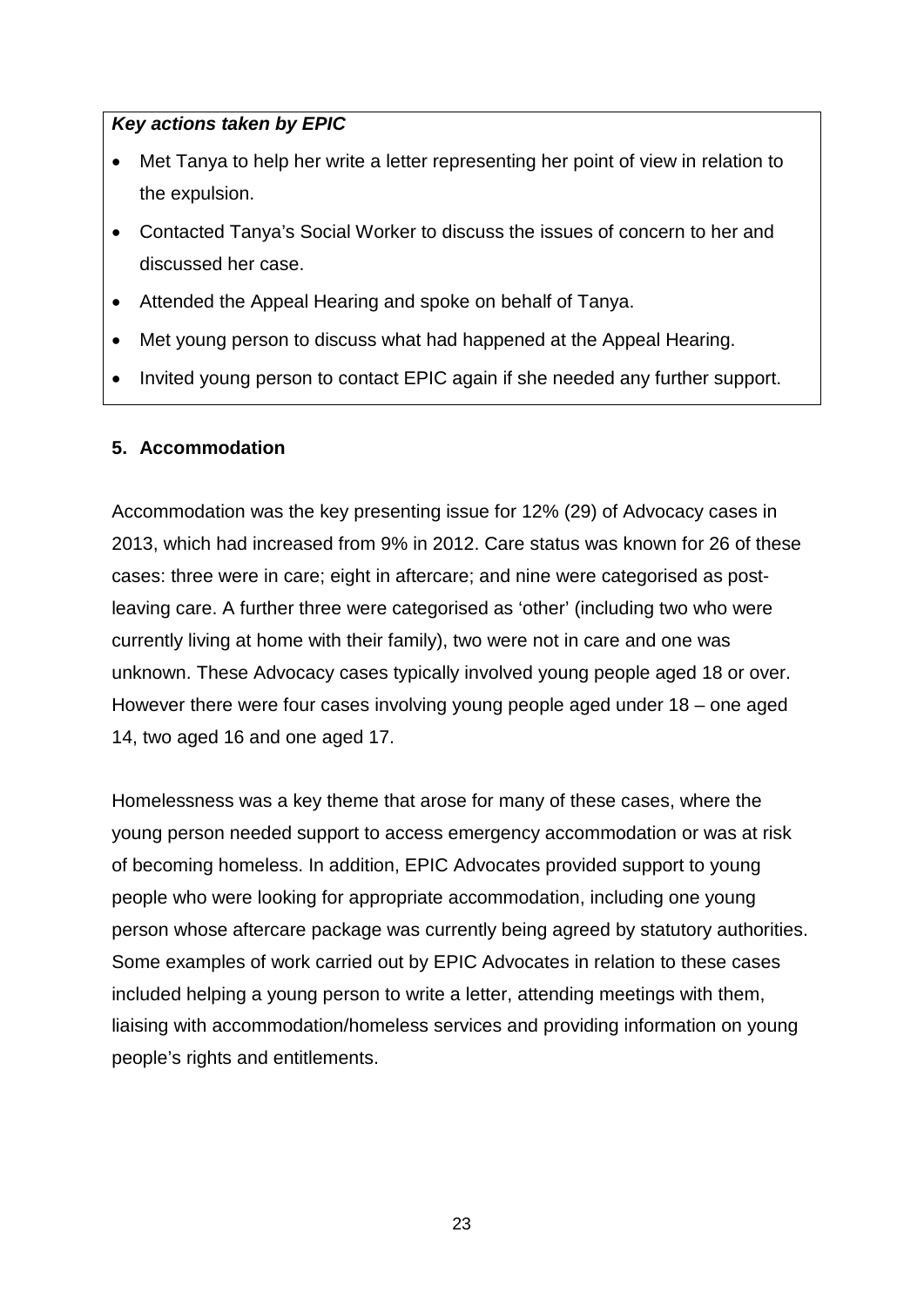#### **Case study 5: Accommodation**

#### *Overview*

John is 23 and had formerly been in residential care in the South of the country. He was passing by the office and called in seeking support after being evicted from his private rented accommodation.

#### *Outcome*

John was appointed a Solicitor who dealt with the legal issues arising from the eviction. After linking John in with the appropriate services, there was no further contact from him. The final outcome is not known.

- Met young person to discuss his concerns and establish the support needed.
- Contacted Social Worker in local hospital.
- Contacted Threshold to discuss submitting a dispute over eviction to the Private Residential Tenancies Board (PRTB).
- Supported John to submit the dispute to the PRTB.
- Made contact with local Community Welfare Officer.
- <span id="page-26-0"></span>• Supported John to make a written complaint to An Garda Siochana.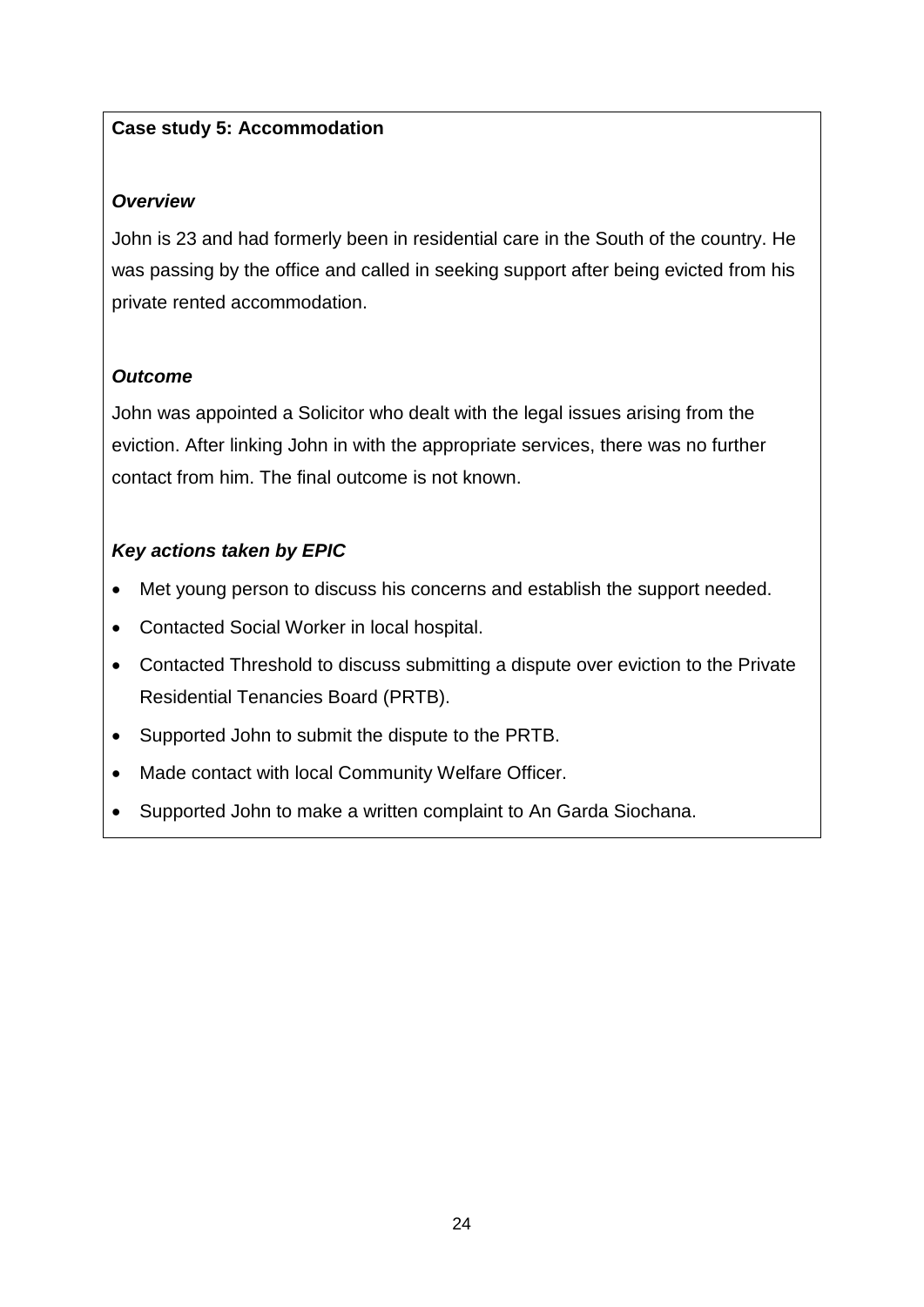#### **Initial contact with EPIC**

#### <span id="page-27-0"></span>*Person who initiated contact with EPIC*

Over half of Advocacy cases in 2013 were initiated by young people, 54% (130). Second to young people, 11% (27), of cases were initiated by Social Care Workers, followed by 8% (19) by Social Workers and 7% (17) by foster carers. Others who initiated Advocacy cases included voluntary organisations (14 cases), Youthreach (4 cases), Garda Liaison Officer (2 cases) and the Ombudsman for Children's Office (2 cases).

#### <span id="page-27-1"></span>*Form of initial contact*

Chart 11 shows the form that initial contact with EPIC took in relation to the Advocacy cases in 2013.



Almost three quarters of cases, 73% (176), were opened following a phone call from the person who initiated the case by far the most common form of contact. This was followed by the EPIC Visiting Advocacy Service, 8% (20) and 6% (14) by way of a young person dropping into the EPIC office. A small number of cases were initiated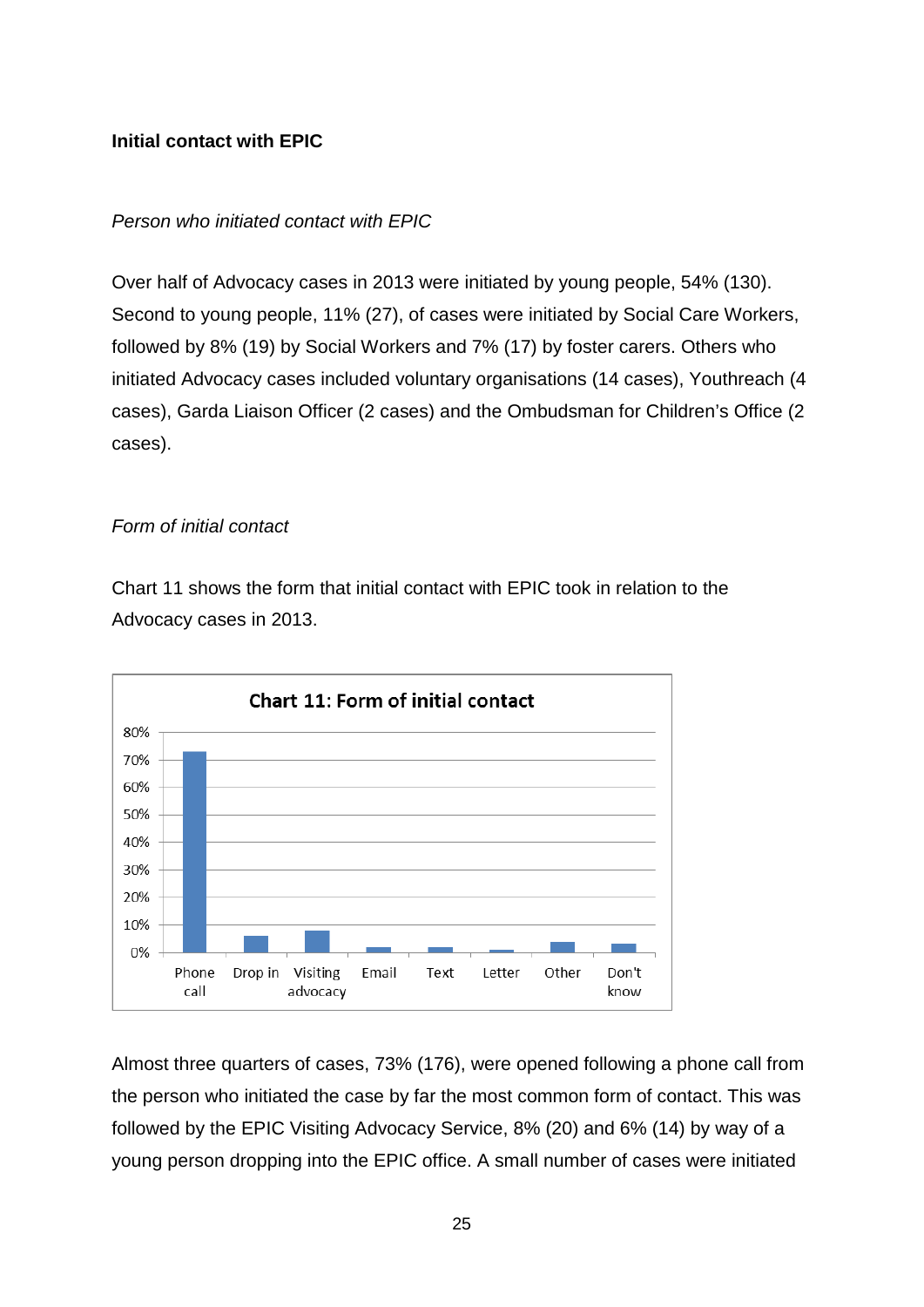by text message, 2% (6), and email, 2% (5). Other forms of contact accounted for 4% (10) of cases which comprised contact made with young people at information sessions or presentations by EPIC Advocacy Officers.

#### <span id="page-28-0"></span>**EPIC response**

Information was recorded on the initial response from EPIC following the opening of Advocacy cases in 2013. Arrangements were made by EPIC Advocacy Officers to meet young people in over one half of cases, 56% (135), while other contact was made with young people (typically by phone) in another 5% (11) of cases. Therefore, the initial EPIC response was to contact the young person in 61% (146) of cases. A further 12% (28) of cases involved EPIC Advocacy Officers contacting the young person's Social Worker or Key Worker as the initial response, while contact with made with the young person and their Social Worker/Key Worker in another 12% (28) of cases. The remaining cases involved contact with more than one person including foster carers and parents in some instances.

#### <span id="page-28-1"></span>**Duration of Advocacy cases**

The duration of Advocacy cases in 2013 was measured by calculating the number of days between the start date and closing date of each case. On average, Advocacy cases lasted for 120 days (approximately 4 months). Chart 12 shows the results compiled into categories for ease of analysis.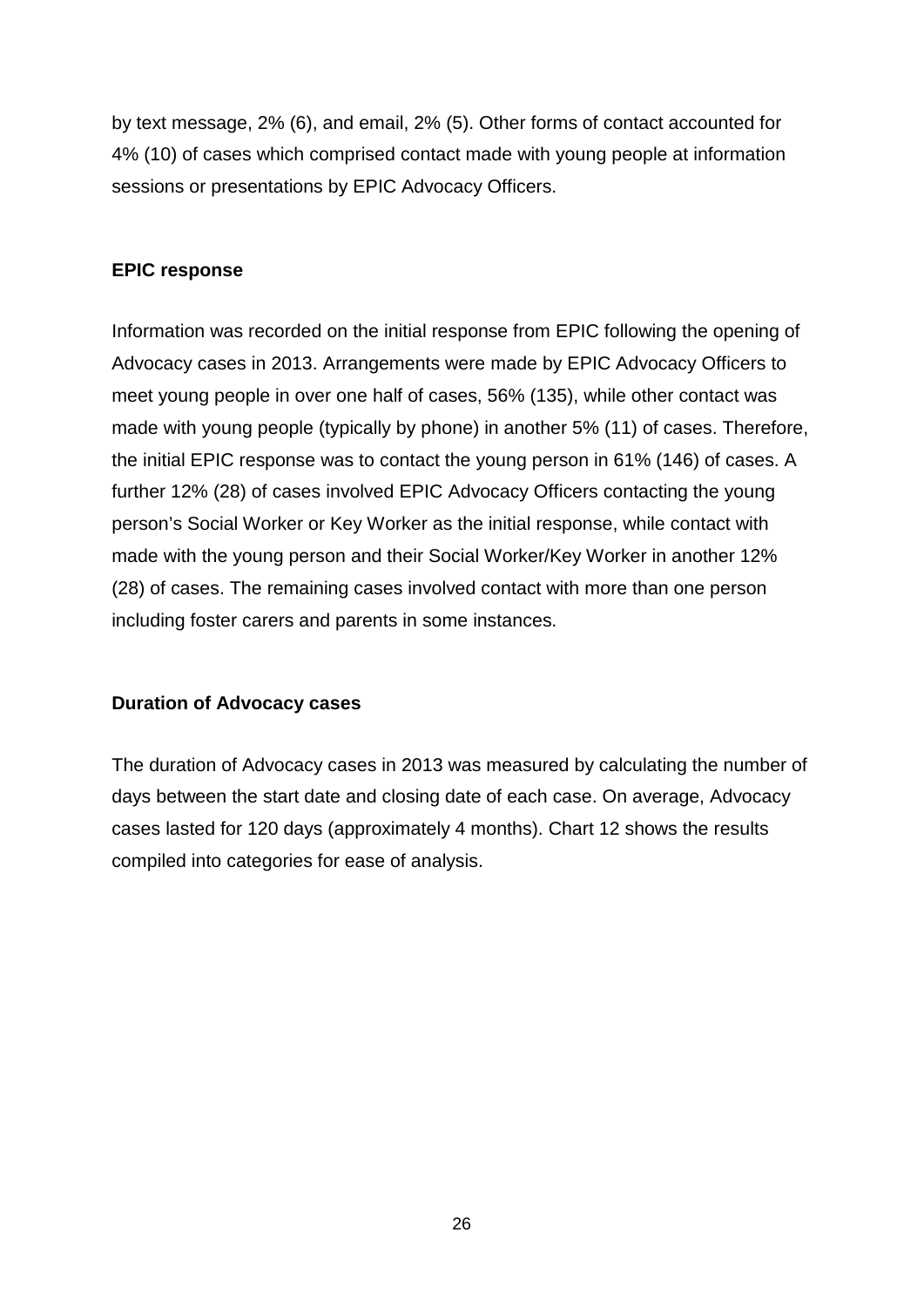

Chart 12 shows that just over one quarter of Advocacy cases, 26% (63), lasted for 1- 2 months. A further 17% (40) of cases went on for 3-5 months and 18% (44) for 6-12 months. Almost one in ten cases, 8% (19), continued for more than one year.<sup>[11](#page-29-1)</sup> Data was missing for 9% (22) of cases.

Over recent years, there has been a consistent trend where cases are lasting for a longer period of time. The number of cases that lasted for 6 months or more stood at 9% in 2011, this increased to 22% in 2012 and again to 26% in 2013.

#### <span id="page-29-0"></span>**Rating of outcome of Advocacy case**

When each Advocacy case is closed, the EPIC Advocacy Officer is asked to give a rating for the outcome of the case. This rating is based on two factors: firstly, whether the young person's concerns were addressed; and secondly, the young person's satisfaction with the final decision. Chart 13 shows the results.

<span id="page-29-1"></span> $11$  These long term on-going cases were likely to comprise complex cases where a young person looked for advocacy support in relation to different presenting issues. In addition, certain cases could continue for a long period of time where legal issues were concerned and providing advocacy support to attend court hearings was part of the case.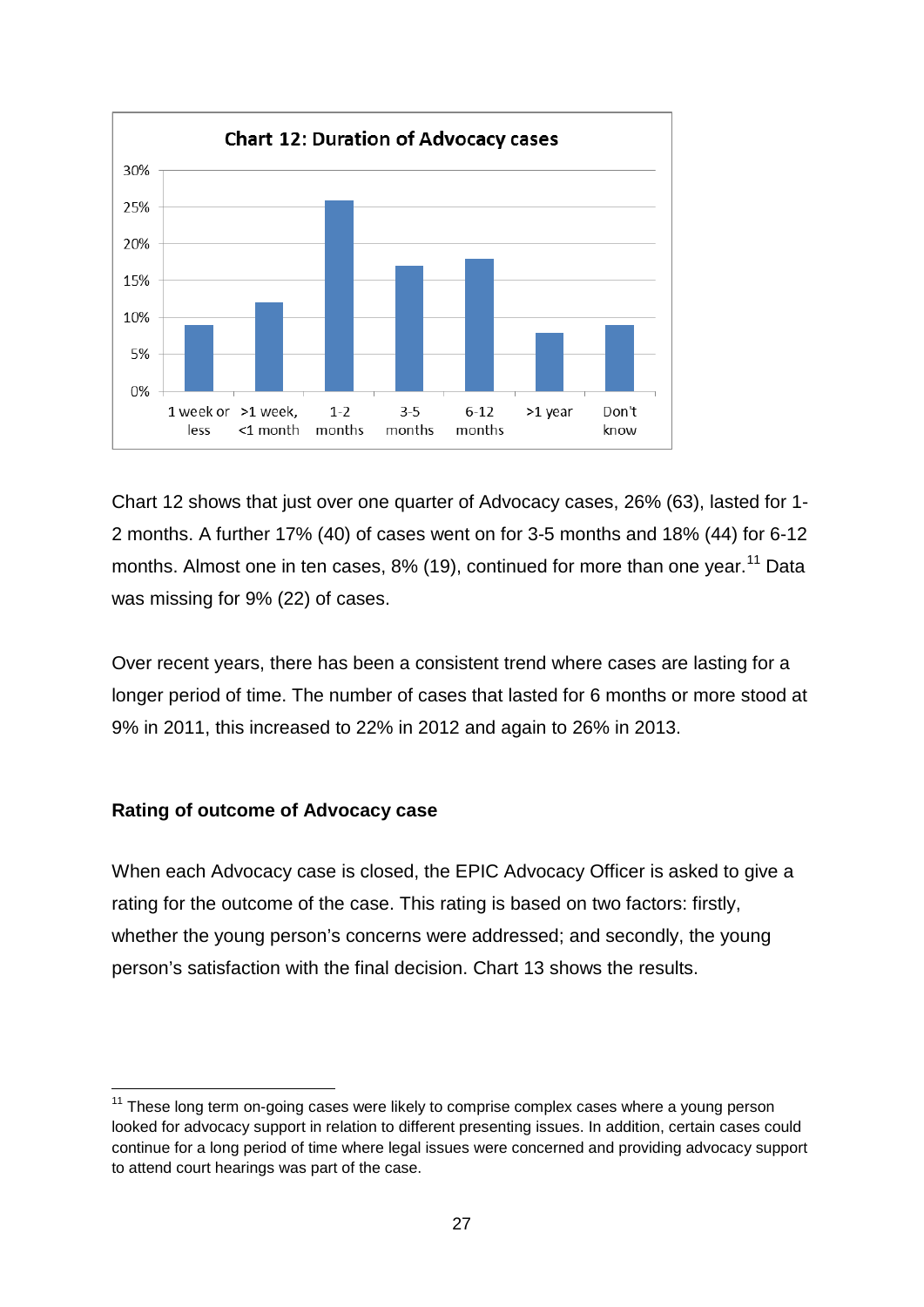

Chart 13 shows that 27% (64) of Advocacy cases were deemed to have a very positive outcome in that the young person's concerns were addressed and they were happy with the final decision. A further 40% (96) of cases were said to have a fairly positive outcome given that the young person's concerns were addressed and that they understood the decision (although they may not have been happy about it). Just 5% (11) of cases were deemed to have a negative outcome.

It is important to note that information was not available for almost one third of cases, 29% (70). There were two reasons for this: firstly, the Advocate may not have known the final outcome when the case was closed, which accounted for 17% (42) of cases (e.g. the young person may not be engaging with the Advocate); and secondly, missing data in the case file on this variable, which represented 12% (28) of cases. It is reasonable to suggest that some of these unknown cases may have had a negative outcome, especially where a young person chose to disengage from the EPIC Advocacy Service. More information is needed to establish the reason for unknown or missing data in this regard. However, based on the data that is available for Advocacy cases in 2013, a positive outcome was reported for the majority of Advocacy cases. Therefore, engaging with the EPIC Advocacy Service was likely to